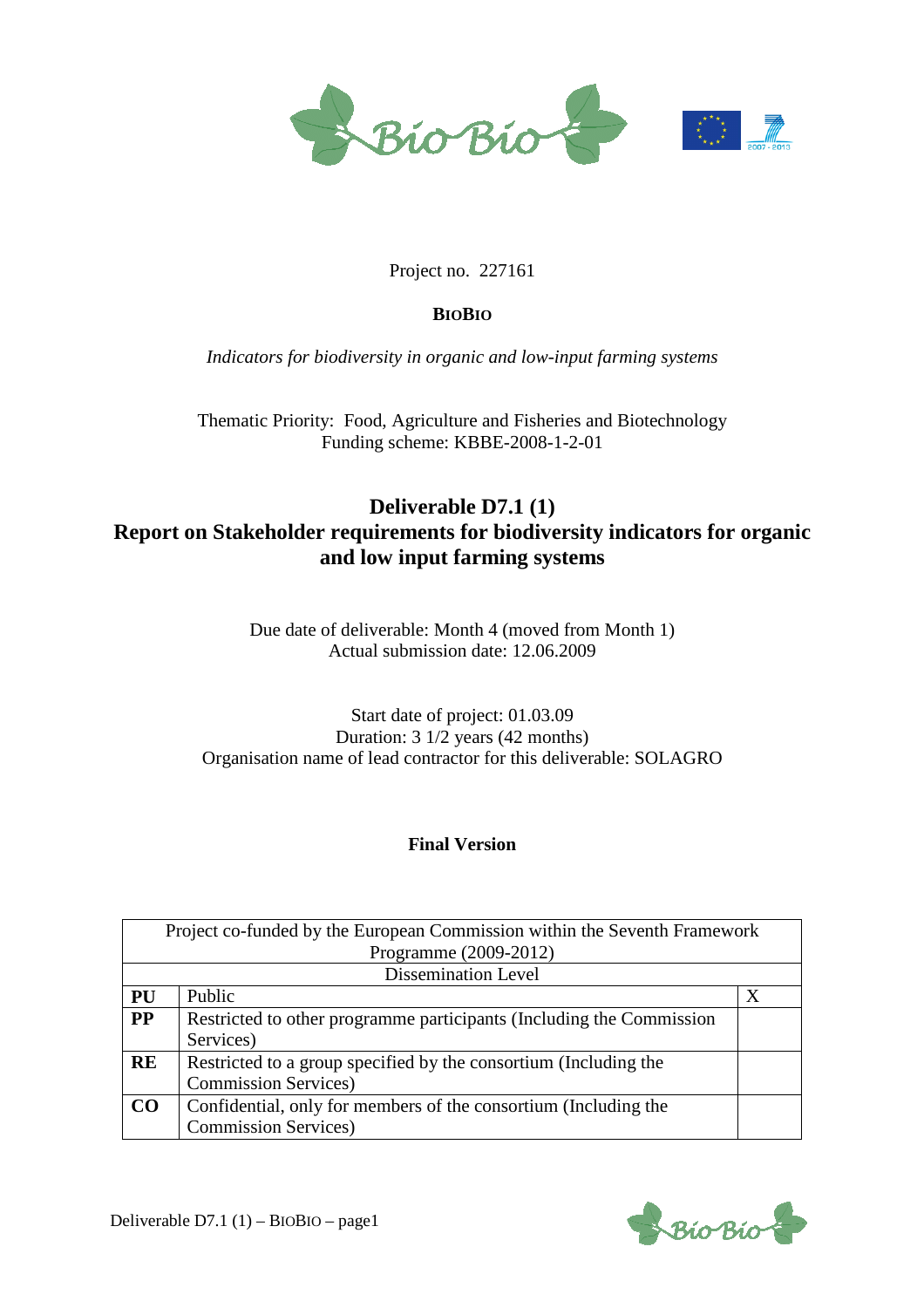## **Deliverable**

Author: Philippe POINTEREAU

WP: 7

Date: 12. June 2009

### **Executive summary:**

The stakeholder advisory board (SAB) consists of 20 experts from major interest groups: NGO Nature protection and environment (5), NGO Consumers' association (1), farmer organisation (3), territorial and national administration (3), farmer adviser and Agrarian Institute (2) and European administration (6).

The SAB accompanies the project from the start (conceptual phase) to the end (dissemination), will support the BIOBIO R&D approach and will formulate their main expectations and criteria for relevant and useful biodiversity indicators for organic and lowinput farming systems.

This process has been launched during the kick-off meeting of the project in Zurich and the SAB workshop I (March 25-27, 2009).

The SAB thinks that it is important and necessary to precise the objectives concerning the different uses of biodiversity indicators. Six objectives have been listed during the first meeting:

- 1. Training and awareness of several types of stakeholders
- 2. Advice and consultancy for farmers (including environmental reporting and monitoring at farm level)
- 3. Management plans for protected areas where agriculture plays an important role
- 4. Assessment and justification of public subsidies for agriculture
- 5. Calculation of agro-environmental premium
- 6. Certification of agricultural products or production methods

It is important also to define the biodiversity "level" (or quality) which is expected or to be achieved.

The SAB has proposed 18 recommendations which can constitute a grid to analyse the selected bio-indicators. These recommendations should be weighted and linked to the objectives. They concerned the type of indicators (direct, indirect) but also how indicators are presented / communicated (i.e. score, trend, list of species, etc.). The biodiversity indicators should be easy to develop, to record, to use, be comprehensive and flexible, low cost, integrate emblematic species, appropriated by farmers, consumers and administration. They should assess the farmer progress, management plans and agricultural policies. They should contribute to evaluate all types of farming systems and if possible be common to all Europe. They should take into account existing indicators, tools to assess biodiversity in agriculture and observatories. The biodiversity indicators should be available at different scales, take into account functional biodiversity and also provide information on other environmental issues.

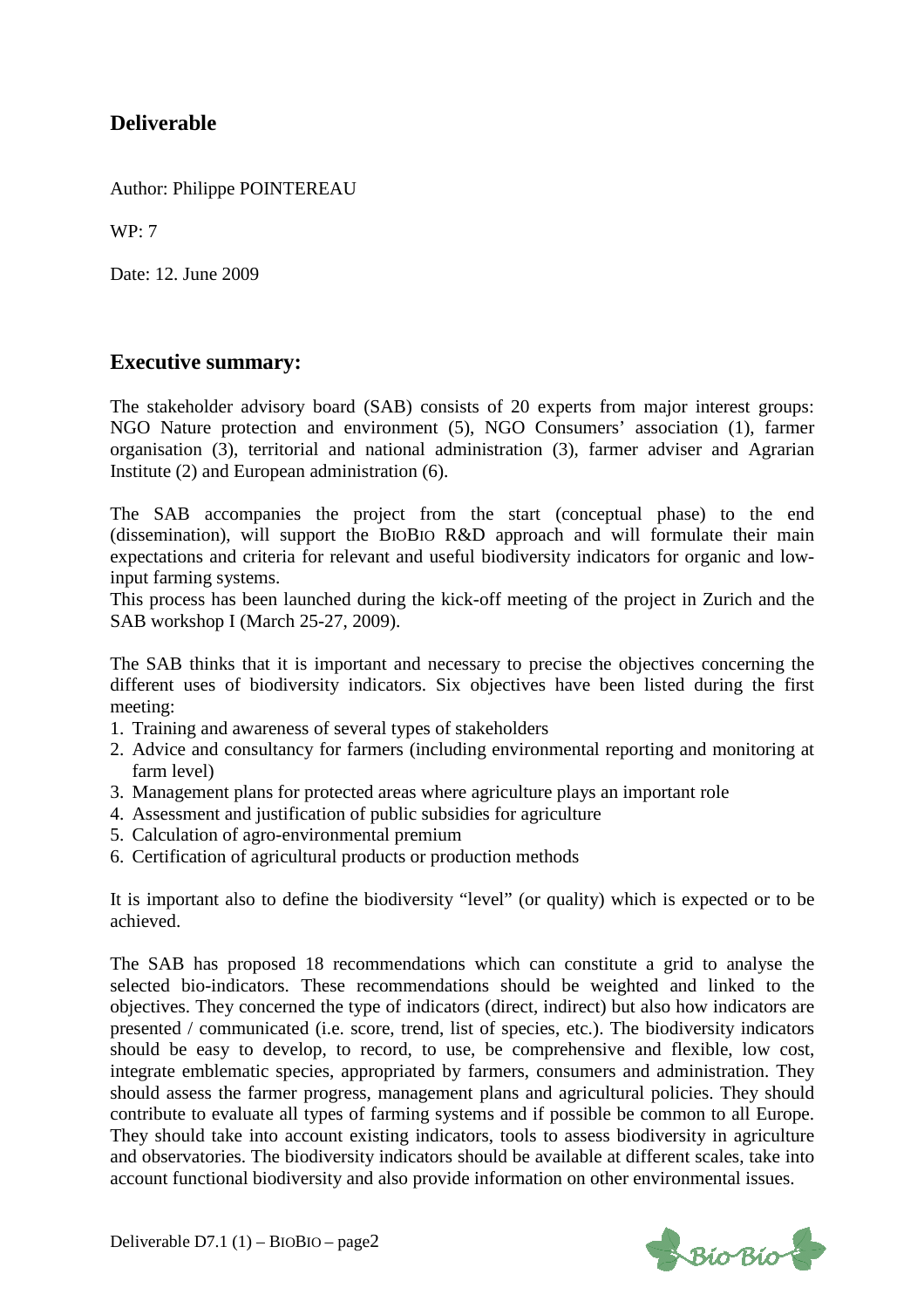#### Table: Recommendations of the BIOBIO Stakeholder Advisory Board regarding the selection of biodiversity indicators for organic and low-input farming systems.

|                | <b>Requests</b>                                                                                             | <b>Remarks</b>                                                                                                                                                                                                                                |
|----------------|-------------------------------------------------------------------------------------------------------------|-----------------------------------------------------------------------------------------------------------------------------------------------------------------------------------------------------------------------------------------------|
| $\mathbf{1}$   | Easy to develop : indirect<br>indicators                                                                    | Improve indirect indicators; strengthen the relation between direct and<br>indirect indicators. Indicators based on diversity.                                                                                                                |
| $\overline{c}$ | Easy to use, not too expensive<br>to apply                                                                  | Advisers do not have much time to assess one farm (less than one day).<br>Constraints concerning the season.                                                                                                                                  |
| 3              | Comprehensive and flexible                                                                                  | The methodology must be explained (abundance, rare species, specialist<br>species, number of species, trend, indicative species, set of species,<br>trophic indicator).                                                                       |
| $\overline{4}$ | Integrate emblematic species                                                                                | Flagship species, umbrella species. Are they good indicators? If not<br>explain why.                                                                                                                                                          |
| 5              | Appropriated by farmers,<br>consumers and administration                                                    | Observable and understandable. Common species which people can<br>recognise. Easy interpretation.                                                                                                                                             |
| 6              | Low cost indicators                                                                                         | Applicable by advisers and not only by specialists.                                                                                                                                                                                           |
| $\tau$         | Assess the farmer progress and<br>be appropriated                                                           | Sensitive to the practices implemented. Adapted to the duration of the<br>contract $(AEM) - 5/7$ years-. Linked to agricultural practices. Status<br>indicators probably not practical.                                                       |
| $\,8\,$        | Assess projects managed by the<br>stakeholders                                                              | Effectiveness of the project. Compare our experience with others.                                                                                                                                                                             |
| 9              | Assess the agricultural policy<br>(OF and AEM but not only) and<br>national action plans on<br>biodiversity | Make the difference between the application and the effectiveness of the<br>measures. Not only measure the level of implementation but also results.<br>Contribute to assess the contribution of agriculture to biodiversity action<br>plans. |
| 10             | Contribute to evaluate all types<br>of farming                                                              | Be used also in "conventional" or "intensive" agriculture. Measure the<br>environmental efficiency.                                                                                                                                           |
| 11             | Develop common indicators in<br>Europe                                                                      | Indicators should be recognised by member states and the European<br>Commission. Adapted to the local situation.                                                                                                                              |
| 12             | Available for different scales:<br>Farm and region                                                          | Indicators must be available for the different scales (same indicators or<br>different indicators).                                                                                                                                           |
| 13             | Take into account functional<br>biodiversity                                                                | Functional biodiversity explains how the farming system works and<br>shows the contribution which stems from biodiversity.                                                                                                                    |
| 14             | Provide information on other<br>environmental issues                                                        | Contribute to the assessment of other environmental issues (carbon<br>storage, water quality, preserving natural resources, farming<br>sustainability).                                                                                       |
| 15             | Take into account the<br>environmental impact of the<br>production of farm inputs                           | Think about system boundaries. E.g. integrate the environmental<br>impacts of soya production in America which feed part of our animal.                                                                                                       |
| 16             | Define the targets and the<br>objective                                                                     | What level of biodiversity do we want to achieve (high, medium?).<br>What is the target?                                                                                                                                                      |
| 17             | Take into account the existing<br>indicators and observatories                                              | Realize a benchmarking and a state of the art of existing biodiversity<br>indicators and tools or of biodiversity surveys. Give priority to existing<br>indicators and improve them.                                                          |
| 18             | Explain how to use the<br>indicators                                                                        | It is important to describe how the indicators have to be used.                                                                                                                                                                               |

Table 1 Recommendations of the SAB

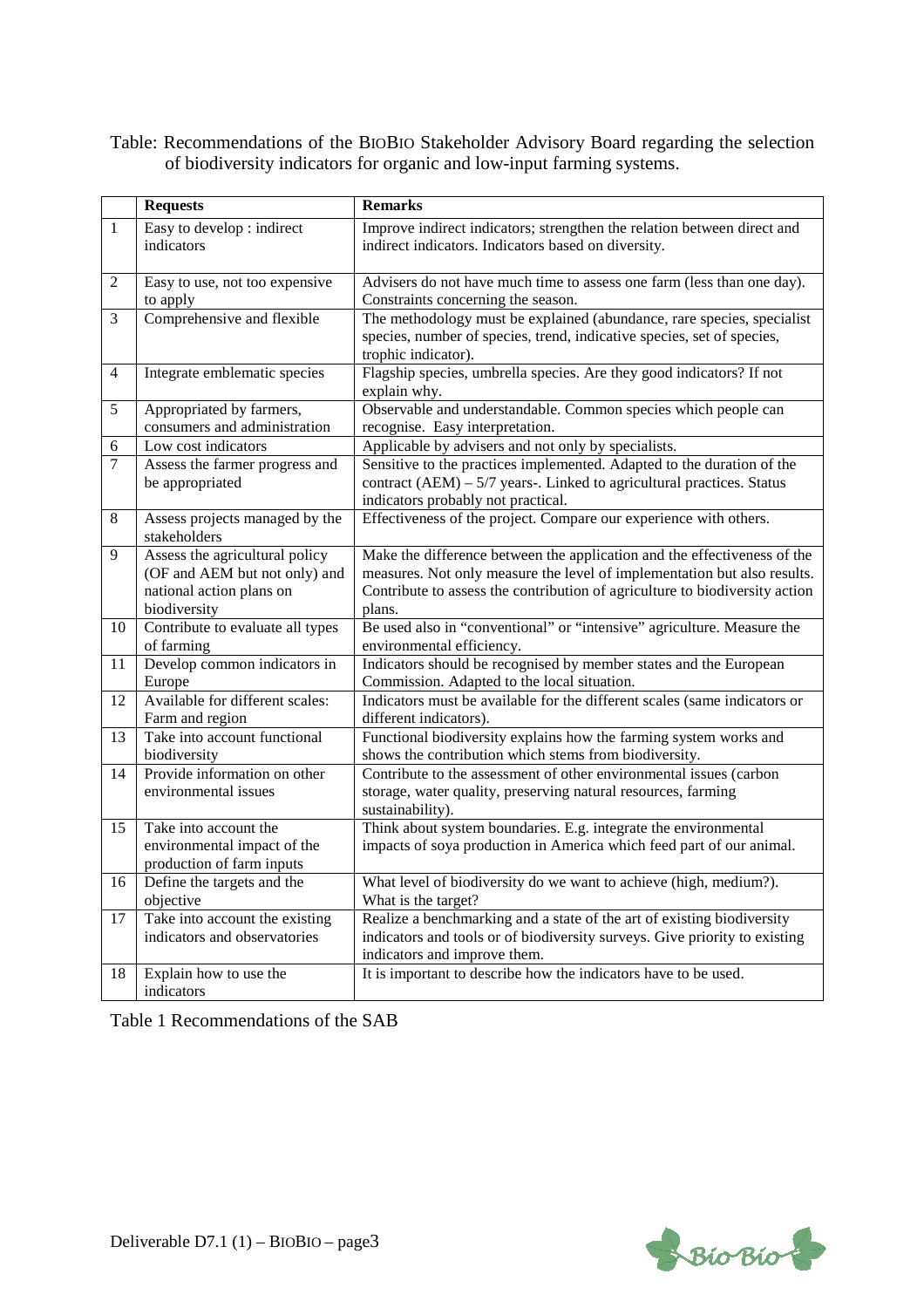# **TABLE OF CONTENTS**

| 1. |                |                                                                                           |  |
|----|----------------|-------------------------------------------------------------------------------------------|--|
|    | 1.1            |                                                                                           |  |
|    | 1.2            |                                                                                           |  |
| 2. |                |                                                                                           |  |
|    | 2.1            |                                                                                           |  |
|    | 2.2.           |                                                                                           |  |
|    | 2.3            |                                                                                           |  |
| 3. |                |                                                                                           |  |
|    | 3.1            |                                                                                           |  |
|    | 3.2            |                                                                                           |  |
|    |                |                                                                                           |  |
|    | A.             |                                                                                           |  |
|    | <b>B.</b>      |                                                                                           |  |
|    | C.             |                                                                                           |  |
|    | D.             |                                                                                           |  |
|    | E.             |                                                                                           |  |
|    | F <sub>r</sub> |                                                                                           |  |
|    | G.             |                                                                                           |  |
|    | H.             |                                                                                           |  |
|    | I.             |                                                                                           |  |
|    | J.             |                                                                                           |  |
|    | K.             |                                                                                           |  |
|    | $L_{\alpha}$   | INSTITUT NATIONAL DES APPELATIONS D'ORIGINE CONTROLEE - INAO (FRANCE)/ORIGIN (EUROPE). 22 |  |
|    | M.             |                                                                                           |  |
|    | N.             |                                                                                           |  |

# **TABLES AND FIGURES**

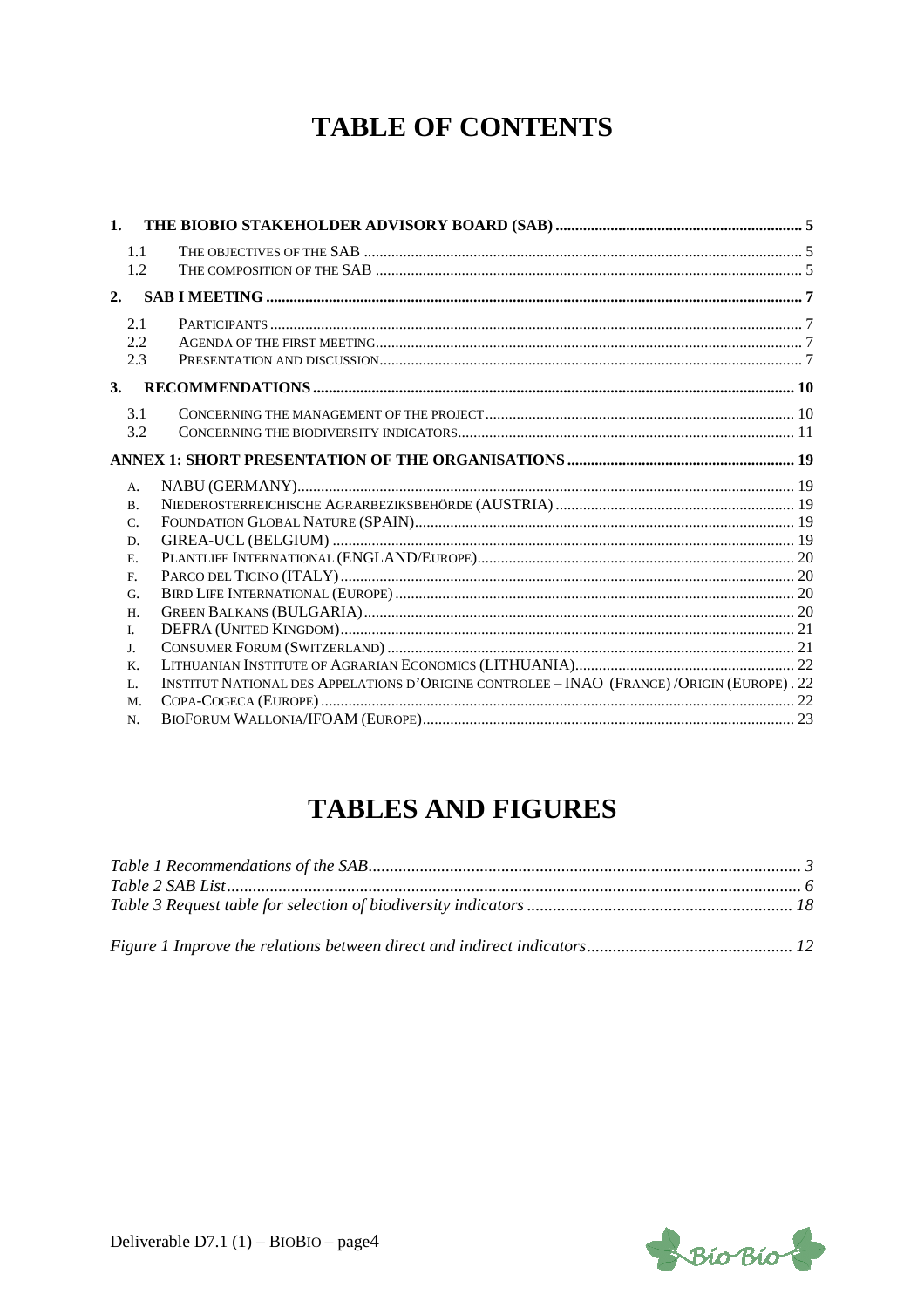## **1. The BIOBIO Stakeholder Advisory Board (SAB)**

## **1.1 The objectives of the SAB**

The stakeholder advisory board consists of 20 experts from major interest groups (see 1.2). In addition to the central SAB, there will be local stakeholder groups affiliated to each of the case studies. The local stakeholder groups will meet twice and their interests will be reported to the SAB.

The SAB accompanies the project from the start (conceptual phase) to the end (dissemination). The SAB will work through three workshops, and will be joined to scientific project meetings when possible. Both types of meetings will be open to both, researchers and members of the SAB in order to foster mutual exchange and understanding for their respective requirements.

The SAB will support the BIOBIO R&D approach and will formulate their main expectations and criteria for relevant and useful biodiversity indicators for organic and low-input farming systems. This process has been launched during the kick-off meeting of the project in Zurich (March 25-27, 2009), the first project meeting of BIOBIO being the SAB Workshop I, attended by 11 members of the SAB and representatives of all partner institutions.

In the first phase of the project, stakeholders will be strongly involved in order to make sure that their needs are adequately taken into consideration in the selection of candidate biodiversity indicators.

The SAB will discuss the proposed list of indicators and will conduct a critical review of the scientifically assessed indicators for stakeholder purposes (SAB Workshop II, which will be held in Brussels, October 21<sup>st</sup>). The SAB will cross- check if the indicators comply with the criteria laid down in the Minutes of the SAB Workshop I and make recommendations as to which indicators should actually be taken into consideration in the set of candidate indicators to be tested in WP3. The resulting report will also take into account the feedbacks from national CS stakeholder groups as well as of the stakeholder groups from the ICPC countries.

Once the indicators have been evaluated in the field (case studies in WP3), the SAB will conduct a stakeholder audit of the proposed final indicator set and will critically assess their practicability and relevance (SAB Workshop III). Major criteria will be the attractiveness of indicators to specific stakeholder groups and the feasibility of individual indicators.

The SAB will play an important role in the dissemination of project results. Its members will serve as multiplicators in their respective institutions and ensure a communication which meets the needs of future users of the BIOBIO indicator set. They will be asked to attend the final conference, to introduce their point of view there and play a prominent role.

## **1.2 The composition of the SAB**

The SAB is composed of 20 members coming from:

- NGO Nature protection and environment (5)

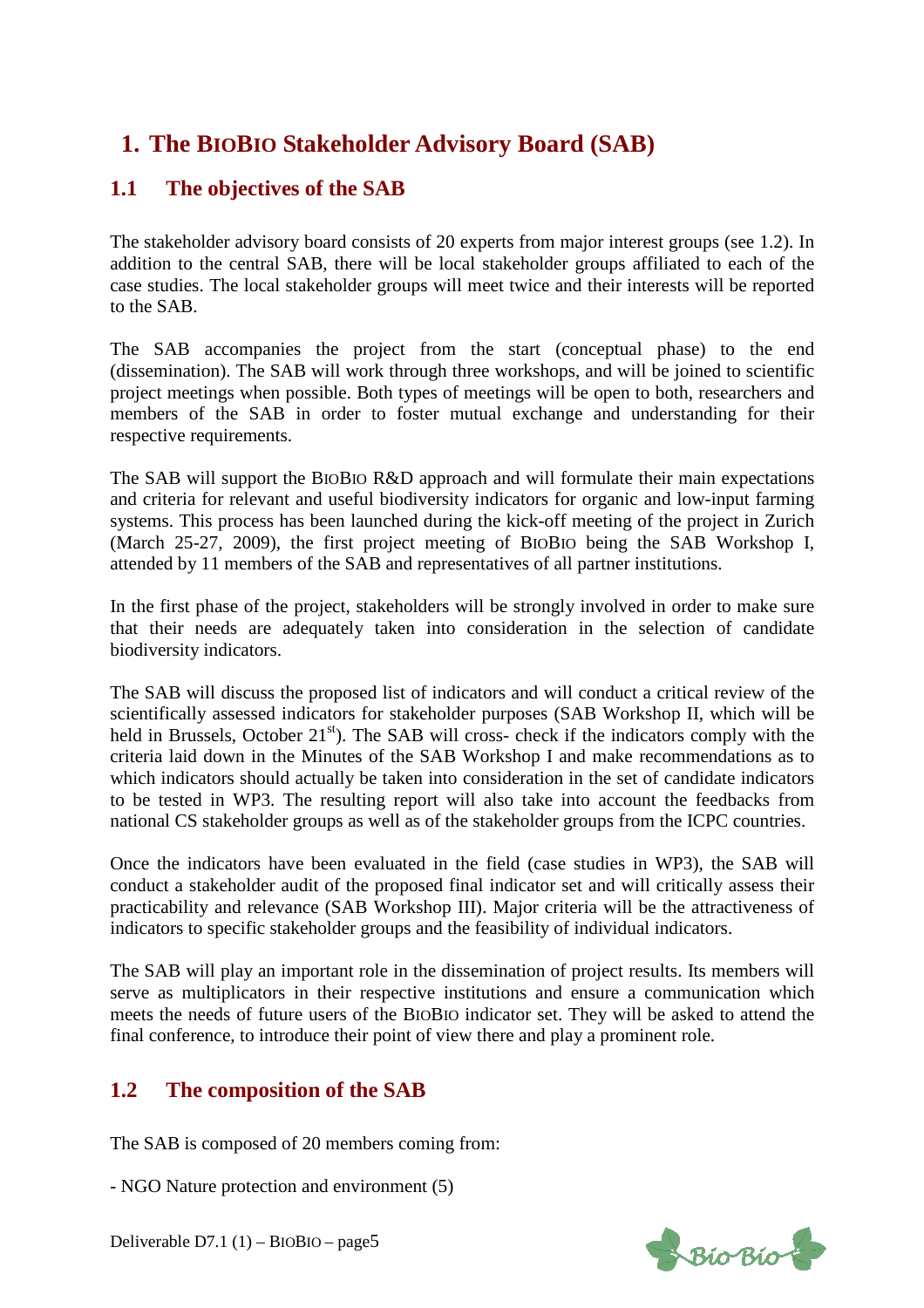- NGO Consumers' association (1)
- Farmer organisation (3)
- Territorial and national administration (3)
- Farmer adviser and Agrarian Institute (2)
- European institution (6)

The SAB operates as a full work package of the BIOBIO project (WP7), it is lead by Philippe Pointereau (SOLAGRO, Toulouse).

| <b>COUNTRY</b>     | <b>NAME</b>                 | <b>ORGANISATION</b>            | <b>DESCRIPTION</b>              |
|--------------------|-----------------------------|--------------------------------|---------------------------------|
|                    | RÔSLER Markus +             |                                | NGO, Nature protection and      |
| <b>GERMANY</b>     | <b>SCHUBOTH Jörg PGI</b>    | <b>NABU</b>                    | environment                     |
|                    | DE MIGUEL                   |                                |                                 |
| <b>SPAIN</b>       | <b>BEASCOECHA Eduardo</b>   | <b>Fondation Global Nature</b> | NGO, Nature protection          |
| <b>ENGLAND</b>     | <b>STILL Kate</b>           | <b>Plantlife International</b> | NGO, Nature protection          |
| <b>BELGIUM</b>     | <b>BRUNER</b> Ariel         | <b>Bird Life International</b> | NGO, Nature protection          |
|                    | NIKOLOV Hristo +            |                                |                                 |
| <b>BULGARIA</b>    | <b>MARIN</b> Simeon         | Green Balkans                  | <b>NGO Nature Protection</b>    |
| <b>SWITZERLAND</b> | OPPLIGER Barbara            | <b>Consumer Forum</b>          | Consumers' association          |
|                    |                             |                                | Farmer organisation (PGI and    |
| Europe             | <b>FABIAN Thierry</b>       | INAO/OriGIn                    | OF)                             |
| Europe             | <b>CORRAL Eva</b>           | Copa-Cogeca                    | Farmer organisation (OF)        |
|                    |                             | IFOAM/BioForum                 |                                 |
| Europe/World       | <b>RUPPOL Patrick</b>       | Wallonia                       | Farmer organisation (OF)        |
|                    |                             | Department for Rural           |                                 |
|                    |                             | Development of Lower           | Territorial administration,     |
| <b>AUSTRIA</b>     | <b>MAYRHOFER Peter</b>      | Austria                        | Agro-environment Policy         |
|                    |                             | Parco del Ticino - Team        | Territorial administration,     |
| <b>ITALY</b>       | DE PAOLA Claudio            | Europe                         | Agro-environment actions        |
|                    |                             |                                | Agri-environmental Policy -     |
| <b>UK</b>          | <b>BAYLIS Mark</b>          | <b>DEFRA</b>                   | <b>ELS</b>                      |
|                    |                             |                                | Farmer adviser on biodiversity  |
| <b>BELGIUM</b>     | WALOT Thierri               | <b>GIREA-UCL</b>               | <b>AEM</b>                      |
|                    |                             | Lithuanian Institute of        |                                 |
| <b>LITHUANIA</b>   | <b>ZEMECHIS Romualdas</b>   | <b>Agrarian Economics</b>      | Agrarian Institute              |
|                    |                             | European Environment           | European Agency                 |
| Europe             | CEBRIAN CALVO Elena         | Agency                         | (Biodiversity)                  |
|                    |                             |                                | European administration, (Agri- |
| Europe             | SELENIUS Johan              | <b>DG ESTAT</b>                | environmental indicators)       |
|                    |                             |                                | European administration (LIFS,  |
| World              | PARACCHINI Maria Luisa      | <b>JRC/EIS</b>                 | HNV),                           |
|                    |                             |                                | European administration         |
| Europe             | ZAUNBERGER Karin            | <b>DG</b> Environment          | (Nature and Biodiversity)       |
|                    |                             |                                | European administration         |
|                    |                             |                                | (Environment, GMO and           |
| Europe             | <b>CANENBLEY Christiane</b> | DG agriculture                 | genetic resources)              |
| Europe             | <b>CINTI</b> Stefano        | DG agriculture                 | European administration OF      |

Table 2 SAB List

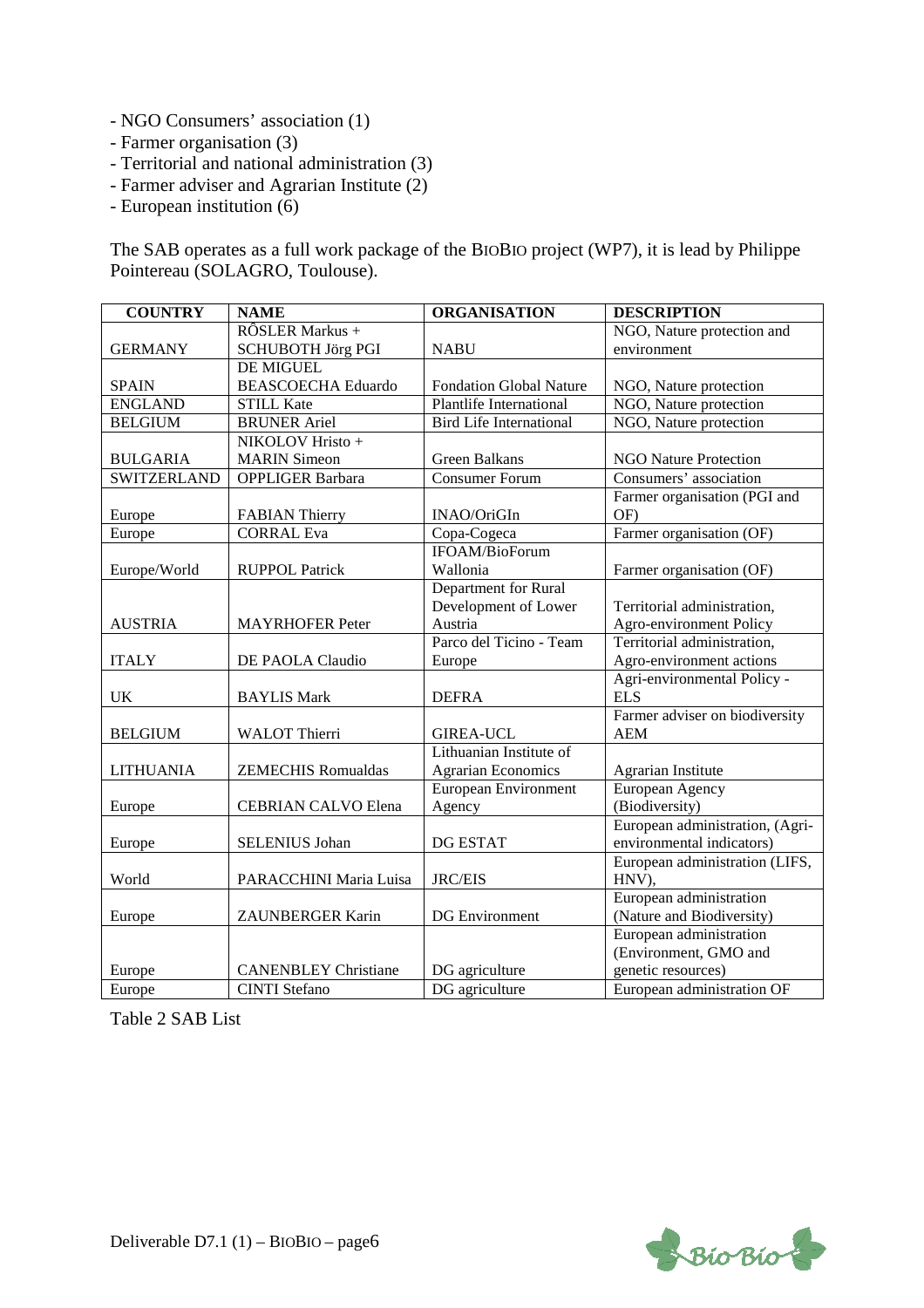## **2. SAB I meeting**

## **2.1 Participants**

| <b>SAB Stakeholders:</b>      |         |
|-------------------------------|---------|
| Barbara Oppliger-Frischknecht | Present |
| Claudio de Paola              | Present |
| Eduardo de Miguel             | Present |
| Eva Corral                    | Present |
| Jörg Schuboth                 | Present |
| Peter Mayrhofer               | Present |
| Romualdas Zemeckis            | Present |
| <b>Ruppol Patrick</b>         | Present |
| Thierri Walot                 | Present |
| Thierry Fabian                | Present |
| Simeon Marin                  | Present |
|                               |         |

## **2.2 Agenda of the first meeting**

The meeting (SAB I) took place in Zurich the **25.03.09 (14.00) – to 26.03.09 (12.00)** 

- ❏ Welcome by Michael Winzeler (Short presentation of ART Research Station)
- ❏ Short presentation about the kick-off meeting (Felix Herzog)
- ❏ Programme presentation (Jerylee Wilkes)
- ❏ Block1: Organic and low-input farming: Definitions, common denominator, differences, major systems (Jürgen Friedel)
- ❏ Block2: Biodiversity and biodiversity indicators: Definitions and state of the art (Philippe Jeanneret)
- ❏ Block3: Stakeholders and scientist in international research collaboration: Challenges (Philippe Pointereau, Felix Herzog)
- ❏ Block4: Stakeholders expectations: 5' short statement by each stakeholder, discussion (Stakeholders)
- ❏ Block5: The BIOBIO project: Overview and major challenges (Felix Herzog)
- ❏ Block6: Working groups
	- ❏ WG1: Scientist (Peter Dennis)
	- ❏ WG2: Stakeholders (Philippe Pointereau)
- ❏ Block7: Plenum: Stakeholders consolidated requirements
- ❏ End of SAB I meeting

### **2.3 Presentation and discussion**

#### **2.3.1 Block1: Organic and low-input farming: Definitions, common denominator, differences, major systems**

Maps of farm areas of High Nature Value (HNV) are available. This could be useful for the BIOBIO project. The JRC GIS data will be provided to the members. It is important for the

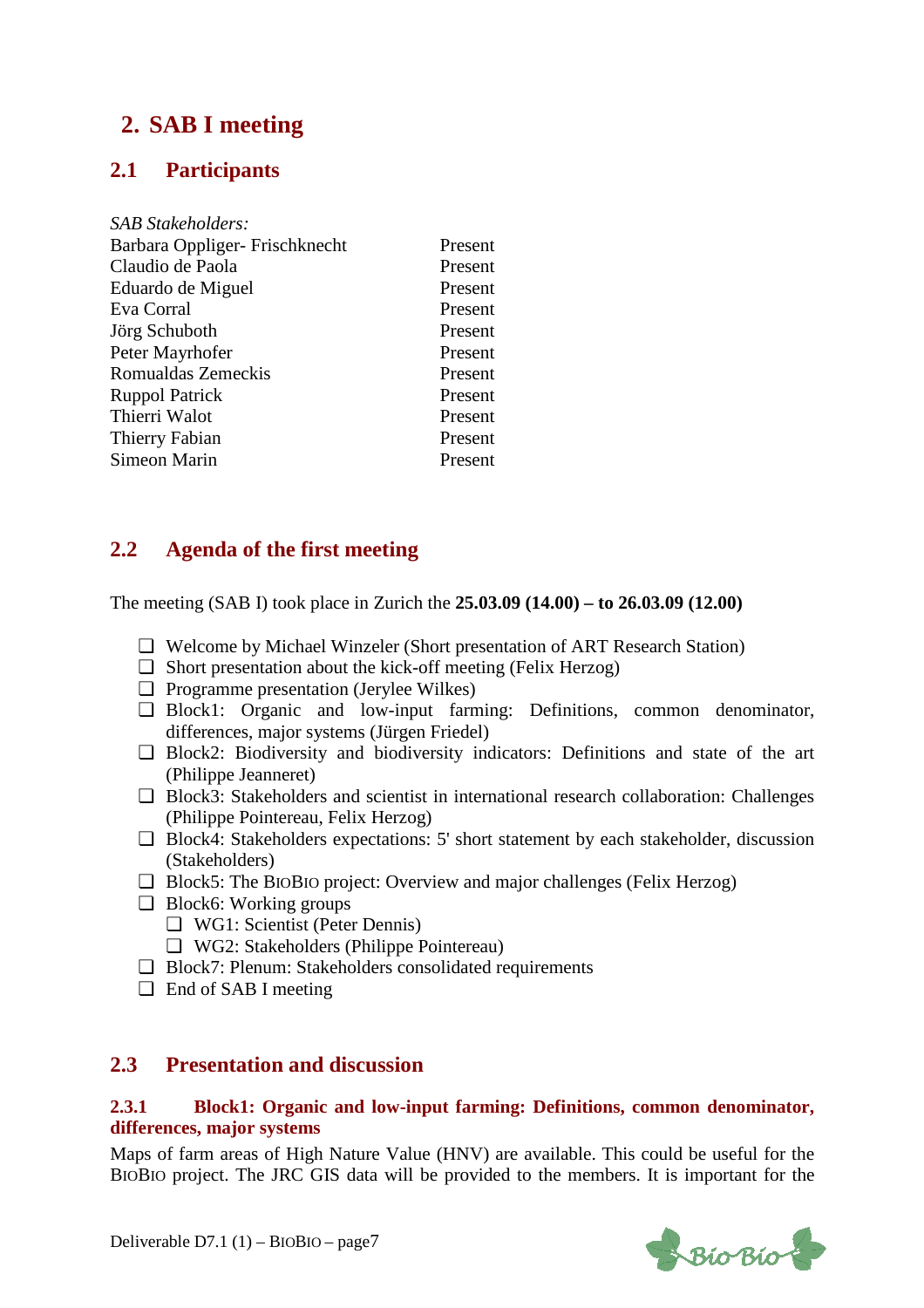project to define what Low-input farming and HNV are. HNV are the primary research areas (case study areas as defined in the contract with the EC) for the project.

 $CO<sub>2</sub>$  sequestration in organic/low input farming may be important to address e.g. climate change.

The new EC regulation for organic farming has to be taken into account in the project.

#### **2.3.2 Block2: Biodiversity and biodiversity indicators: Definitions and state of the art**

If vegetation classes are used as habitats, this can lead to misunderstandings. Therefore plots, vegetation and habitats have to be specified or defined for BIOBIO. The effect of indirect indicators on direct indicators has to be investigated. Indicators **for** biodiversity will have to be defined and not only indicators **of** biodiversity.

Clarify: How will the indicators be evaluated? Which kind of biodiversity do we want for BIOBIO?

#### **2.3.3 Block3: Stakeholders and scientist in international research collaboration: Challenges**

Indicators selected have to fulfil the following criteria:

- Scientific and analytical soundness
- Generic at the European scale
- Relevance and usefulness for stakeholders

SAB meetings:

- March 2009: collect Stakeholders expectations
- October 2009: List of indicators selected by BIOBIO scientists will be presented to the SAB. Thereafter, the candidate indicators to be tested in case studies will be chosen.
- February 2012: Results and experience from case studies will be presented to the SAB, as well as the final set of BIOBIO indicators as proposed by the BIOBIO scientists. This indicator set will be subject to a Stakeholder Audit and – if needed – it will be corrected.

Needed: After SAB I a consolidated list of expectations and recommendations from stakeholders is needed.

Some questions to Stakeholders:

- is biodiversity decreasing in agriculture?
- are organic agriculture and low input farming preserving biodiversity?
- are agricultural policies efficient?
- can biodiversity contribute to the farm output and farm incomes?
- what are the links between biodiversity and other environmental issues?
- can I manage alone indicators or do I need an expert?
- what level of biodiversity do we want? Like "before"?

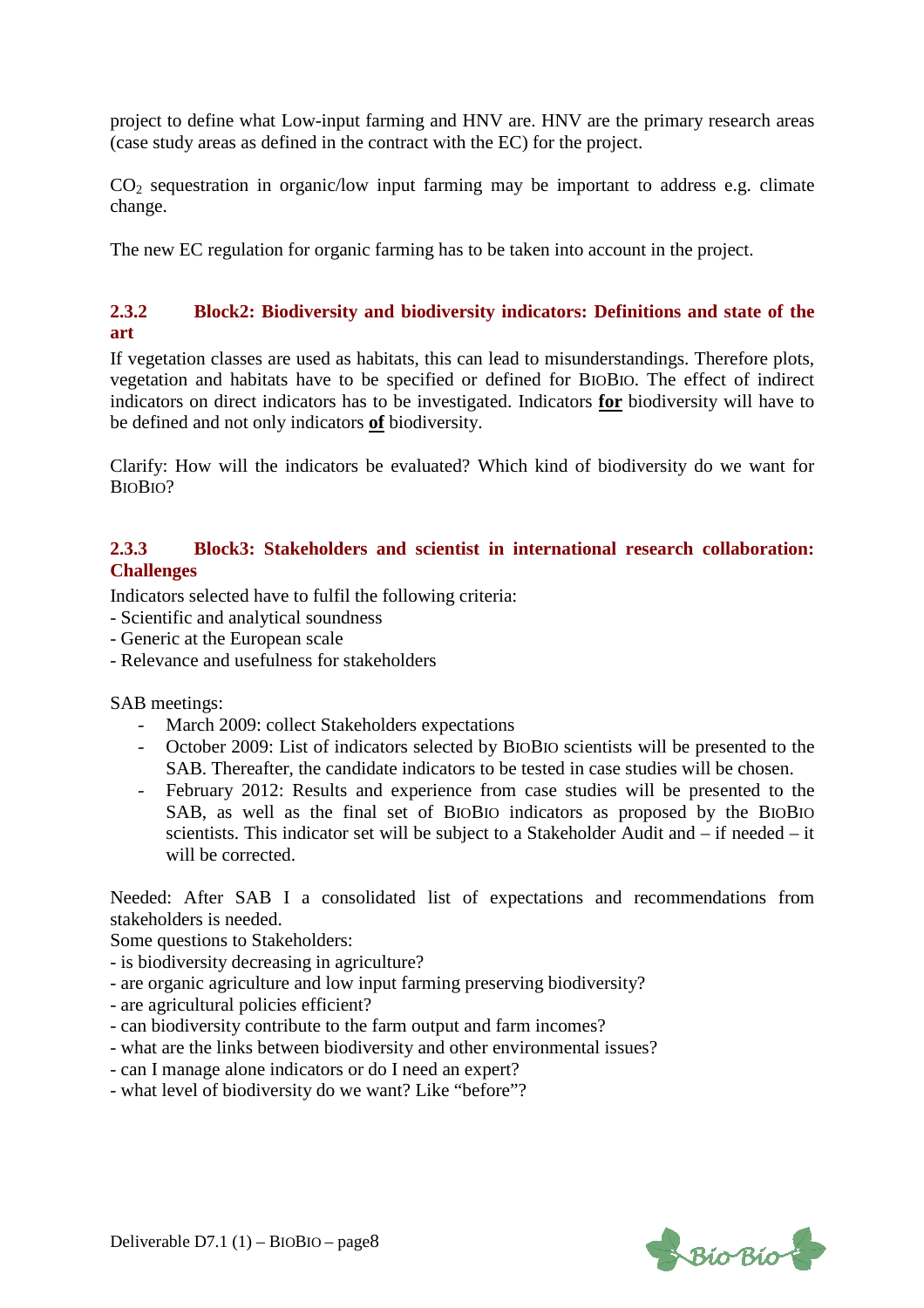#### **2.3.4 Block4: Stakeholders expectations: 5' short statement by each stakeholder, discussion (Stakeholders)**

How appropriate are the farming systems to maintain biodiversity? How to evaluate the environmental impact of our geographical indication products? (Thierry Fabian)

Why is my organisation interested in low input or organic farming? The Ecopoint system is developed as a subsidy system for farmers for the upkeep of cultivated landscape and for the promotion of environmentally friendly farming methods and low intensive farming, including biodiversity in the countryside and quality of landscape elements. Can we measure the direct impact on biodiversity of our scheme? (Peter Mayrhofer)

Indicators should not only measure the level of implementation but we also need a direct measure of nature. Efforts to collect data have to be low or moderate. The same data or methods should be used as used in conservation habitats guidelines. Indicators should mean something practical (obvious, that could be seen or touched) for the farmers. (Thierry Walot)

How we can compare our experience with others through indicators? How to link indicators with agri-environmental measures (AEM)? Indicators must not be used as a rule. Select indicators simply to use and maintain a simple system. (Claudio De Paola)

Indicators should be simple to understand, easy to measure and cheap to measure. Can we compare the biodiversity of a farm and the same area abandoned? (Romualdas Zemeckis)

Our objective is to give the farmers a tool to measure their sustainability. Important: indicators chosen have to be applicable at the European level and recognised by the member states (MS). Existing tools have to be used. (Patrick Ruppol)

Organisation working directly in the field, results of BIOBIO will be applicable by them. European countries have different definitions of low impact farming systems, so this issue has to be taken into account. Response indicators are very important. It is important to measure what efforts farmers have been doing to reach it. The situation between MS is different. How to take into account this diversity?

Assessment and analysis of national action plan on biodiversity. (Eva Corral)

How are you going to classify low input farming systems in Europe? We work with scientists and we have a lot of data. But we don't have a clear set of indicators. Bigger areas should be analysed to have a better view of the biodiversity impact. We observed that intensive agriculture can impact surrounding extensive agriculture (arthropod decline?). Are you going to consider climatic regions? Artificial habitats are a new priority in Spain. How are you going to handle this issue? Low input farming is conventional (or traditional) farming for our organisation. We observed an intensification of the Dehesa management. Some biodiversity is not linked to agriculture but to wetlands. Birds have increased because of a change in the agriculture system (monoculture). For example Mole plague caused by agrarian practices (irrigation) can increase the number of birds of prey. So in this case bird of prey is not a good indicator of extensive farming. Do they serve as a good biodiversity indicator? Organic farming was mainly made to produce healthy food. But it has to be taken into account that some of them have changed the whole system in the area (not always positive). (Eduardo de Miguel)

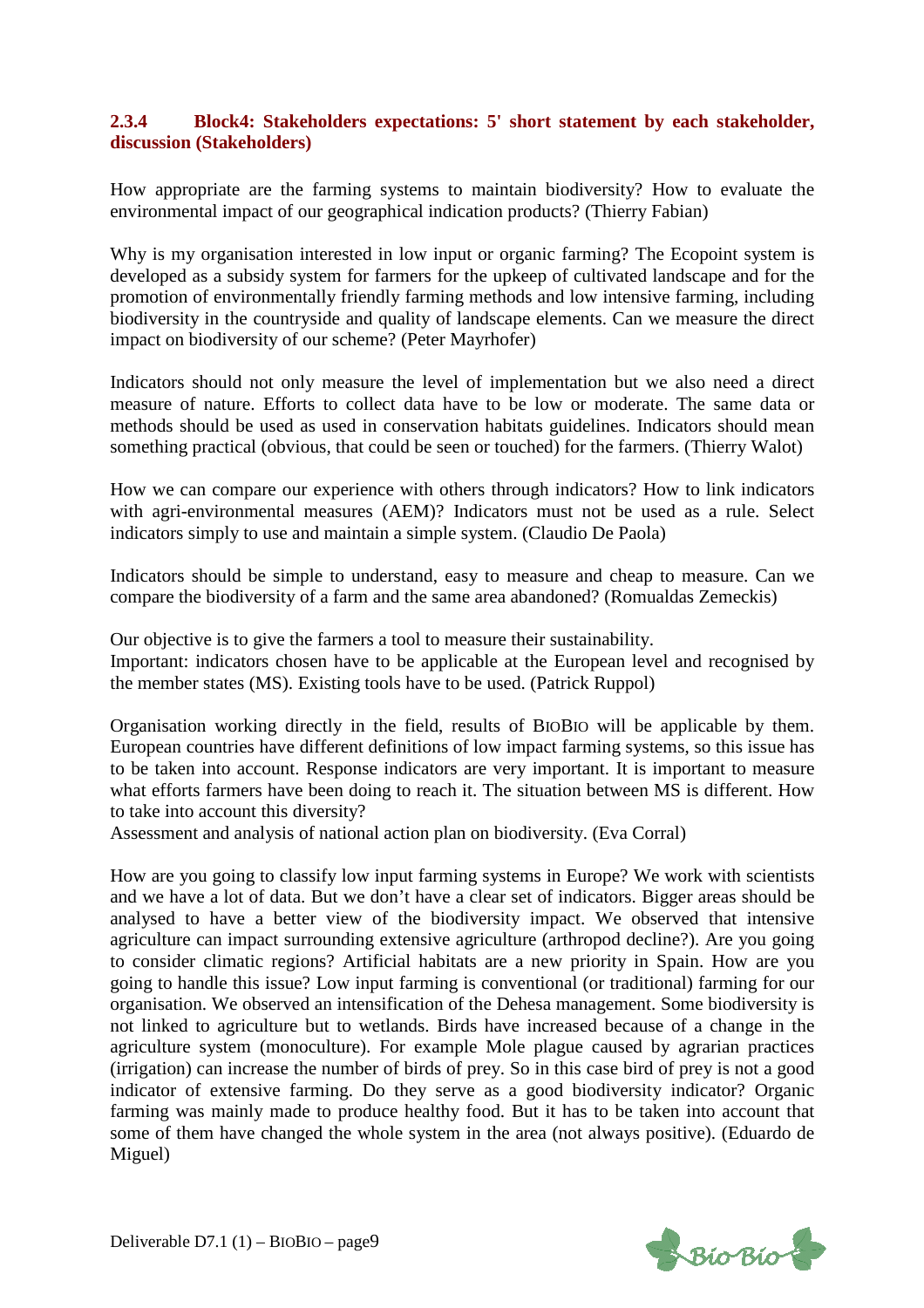We observed a decrease of fruits varieties. Biodiversity indicators: Flora and fauna (specific species). Impairment of nature and landscape (locally). We want the abolition of criteria such as colour, size and forms which is in favour of intensive production. (Jörg Schuboth)

Right of the consumer to choose, therefore the consumer has to be informed (ask for declaration, transparency). Awareness of preserving an intact nature is very high, but what is an intact nature? High Biodiversity allows a stable environment. Consumer's organisation is not using indicators for biodiversity. But there are some labels used. Find something that is easily recognisable, so that everyone can use it, if not only scientist will have this possibility. Must be easy to communicate and understand. (Barbara Oppliger)

Low input farming systems are the most frequent agricultural system in Bulgaria. Large decrease of sheep heard: abandonment and natural afforestation. (Simeon Marin)

## **3. Recommendations**

## **3.1 Concerning the management of the project**

#### **3.1.1 Precise the objectives concerning the different uses of the biodiversity indicators**

Six objectives are listed:

Biodiversity indicators (BI) can be used for different objectives:

- 1. Training and awareness of several types of stakeholders (farmers, trainers, advisers, agronomic school teachers, etc.). BI may indeed provide a means of approaching the agriculture-environment relationship.
- 2. Advice and consultancy for farmers (or groups of farmers) who have already chosen to take biodiversity into account in their decision-making procedures (OF, LIFS, farms located in protected areas). They therefore have a need for indicators to enable them to evaluate the environmental impact of agricultural systems and practices. BI may be used on the one hand to introduce changes in practices and systems aimed at the protection of the environment and specially biodiversity ; and on the other hand, to organise monitoring in order to check and to evaluate the improvements introduced (example : monitoring of AEM, etc.).
- 3. Management plans for protected areas where agriculture plays an important role. The biodiversity indicators can be used to know whether certain agricultural systems should be maintained, modified, promoted or eliminated.
- 4. The justification of public subsidies for agriculture in conjunction with agricultural criteria (cross-compliance). In this context, the BI becomes a tool aimed specifically at the needs of farmers and is essential to the contracting and monitoring of farms.
- 5. The indicators and their scores could be used to calculate AE premium similar to the Austrian Ecopoints programme (surface of landscape elements per ha and extensive practices) or to give the payments as the measure "flowered grassland" in Germany (Baden-Wurttemberg) and in France (presence of a minimum species taken in a short list)
- 6. The certification of agricultural products or production methods (OF, Protected Designation of Origin, Integrated Production (IP), produced in mountainous areas,

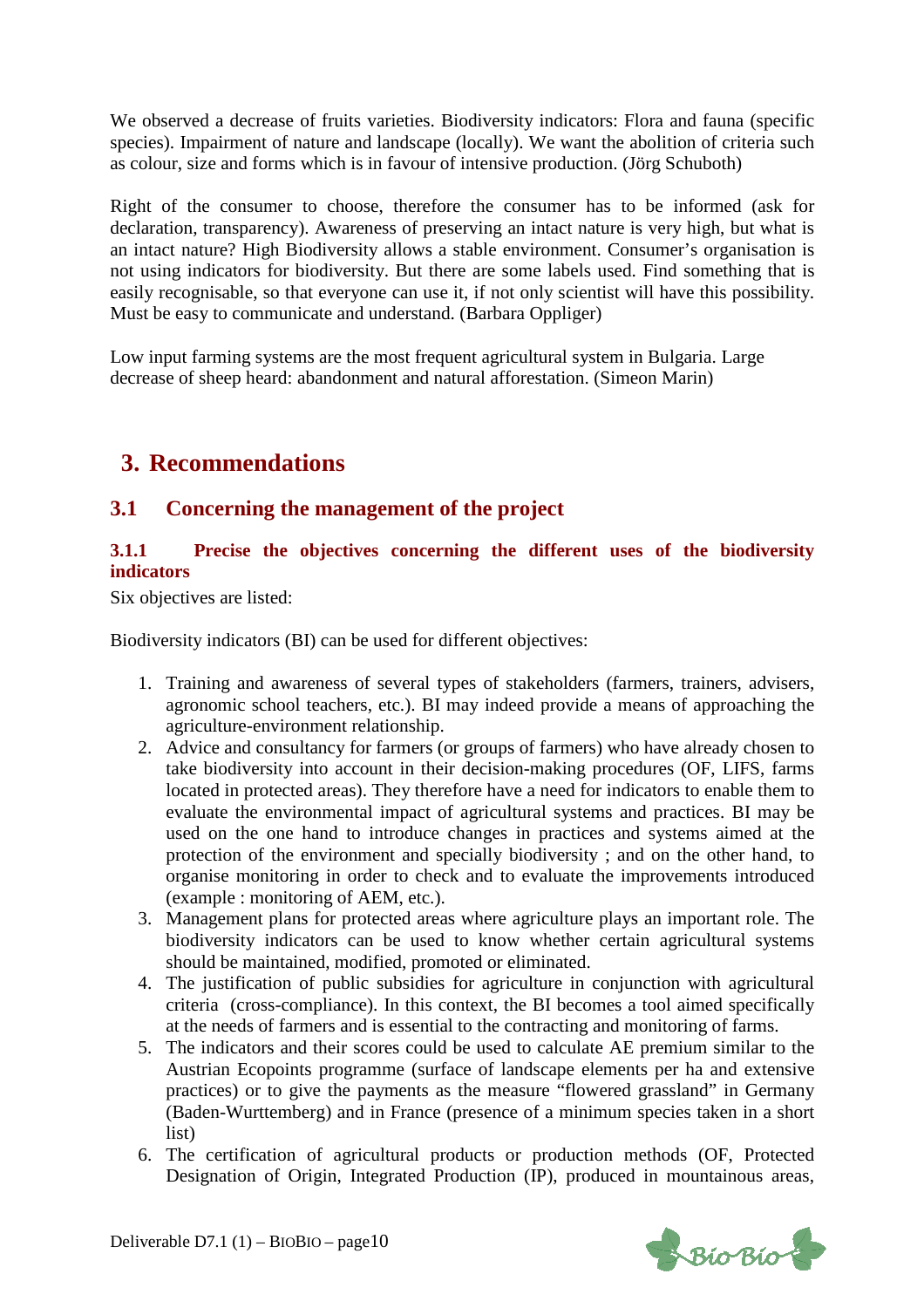private certification on the topic of nature protection, e.g. "apple juice coming from traditional orchards"). The BI in this case are aimed at the consumer and may be used as a guarantee of the quality of the products and their methods of production. Currently only organic farming is subject to environmental evaluation in the context of application of an approved set of specifications. It is to be expected that in the coming years this environmental approval will spread throughout the agricultural sector for quality products and in order to guarantee the implementation of long-term agricultural practices. These products have everything to gain from showing that the production systems which generate them have limited impact on the natural resources and cycles, and even result in high quality landscapes.

#### **3.1.2 Adapt a common language between scientists and stakeholders**

It is important to realize a glossary that includes the main terms used in the project. This concerns particularly:

- Landscape elements (what is included? E.g. trees, hedgerows, fallow lands, grassy strips....?)
- Low Input Farming System (LIFS)
- High nature value farmland (HNV)
- Organic farming
- Integrated production
- Conventional agriculture
- Intensive agriculture

The project should also contribute to a better definition of LIFS and HNV farms.

#### **3.1.3 Information on the project**

The SAB members would like to be informed about the main results of the project.

The newsletter will be sent to the SAB members and information will be available on the BIOBIO website **www.biobio-indicator.org**.

## **3.2 Concerning the biodiversity indicators**

#### **3.2.1 Indicators easy to develop**

The project should **improve indirect indicators** actually implemented and used in different EU countries as "surface of landscape elements" (ecological infrastructures) or "grassland management" (mowing period, stocking density, N quantity used). These indicators are easy to measure and to collect (independent of the season).

The project could establish and strengthen the relation between these elements (surface, quality, shape, network, diversity, connection …) and biodiversity (see figure 1).

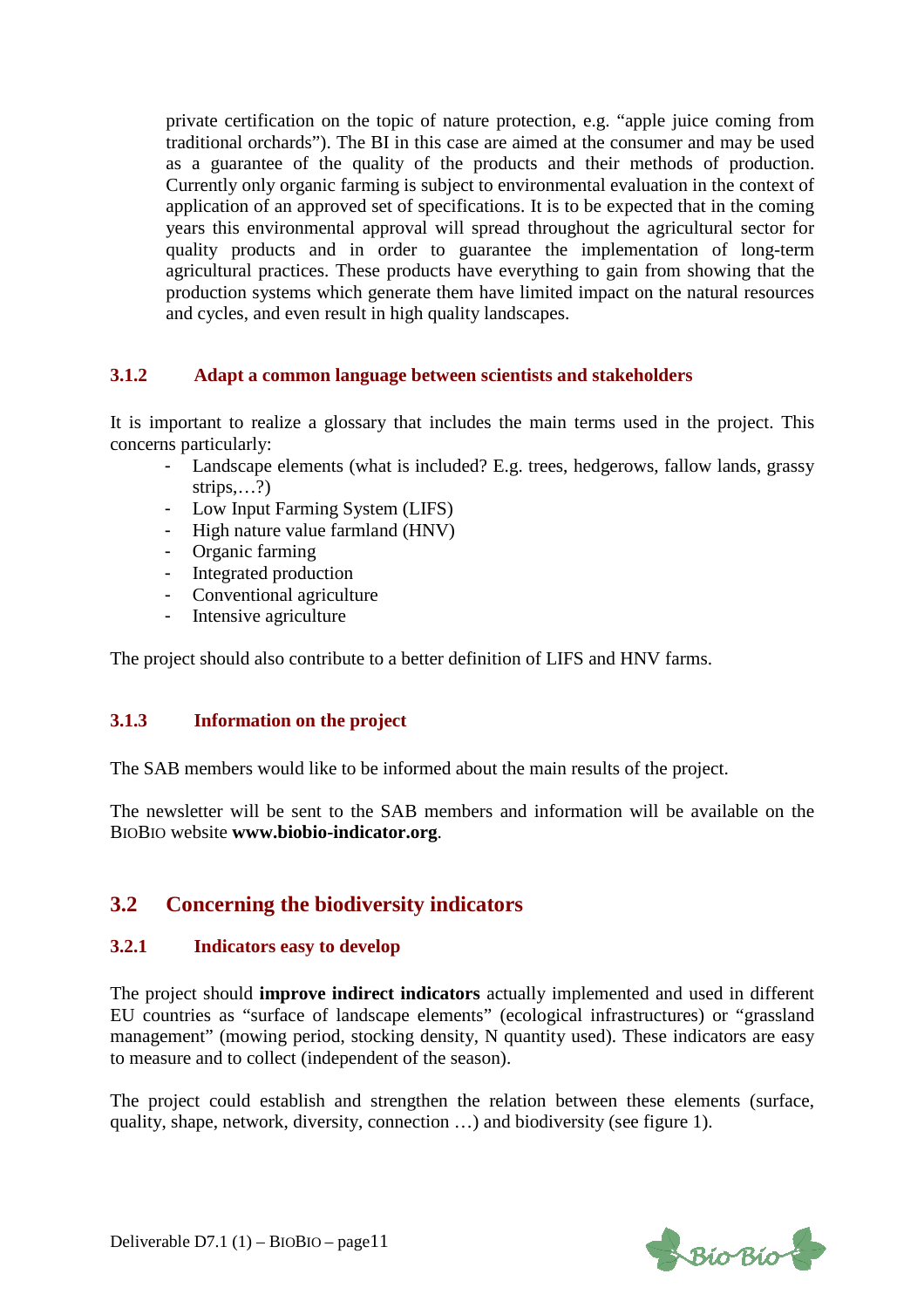*For example* 

*The long range UNESCO MAB (Man and Biosphere) project, titled "landscape and agriculture in change – grassland in the mountains of Austria" checked and elevated 1800 sites (samples) during 3 years (from 1997 to 2000) with 15 different types of used grassland (from 1 cut meadow to 4 cut meadows, from low areas to the high mountains,… ) . The following relationships were analysed:* 

*- number of species and livestock units (LU) of the farms (LU/ ha),* 

*- the number of species and sea level,* 

*- the comparison of the number of species of the types of grassland: extensively and intensively used pastures, from 1 cut to 4 cut meadows, grassland with both - cut and grazed, and also ley grass and forage plants.* 



Figure 1 Improve the relations between direct and indirect indicators

The rule of 5% of the Utilised Agricultural Area (UAA) occupied by "ecological compensation areas" is required for Integrated Production (IOBC). But the optimum total surface to maintain an adequate diversity of species is estimated to be close to 15% (Boller, 2004). This indicator is also a criteria used for cross-compliance (For example: minimum 3% of arable lands with direct payments in grassy strips in France) and supported by a large number of AEM (The Entry Level Stewardship in England, the Ecopoint program in Lower Austria).

#### *Definition of landscape elements*

*Different terms are used: landscape elements (LE), natural or semi-natural element or vegetation, ecological infrastructures (EI), unfarmed features (UF), ecological compensation areas ...* 

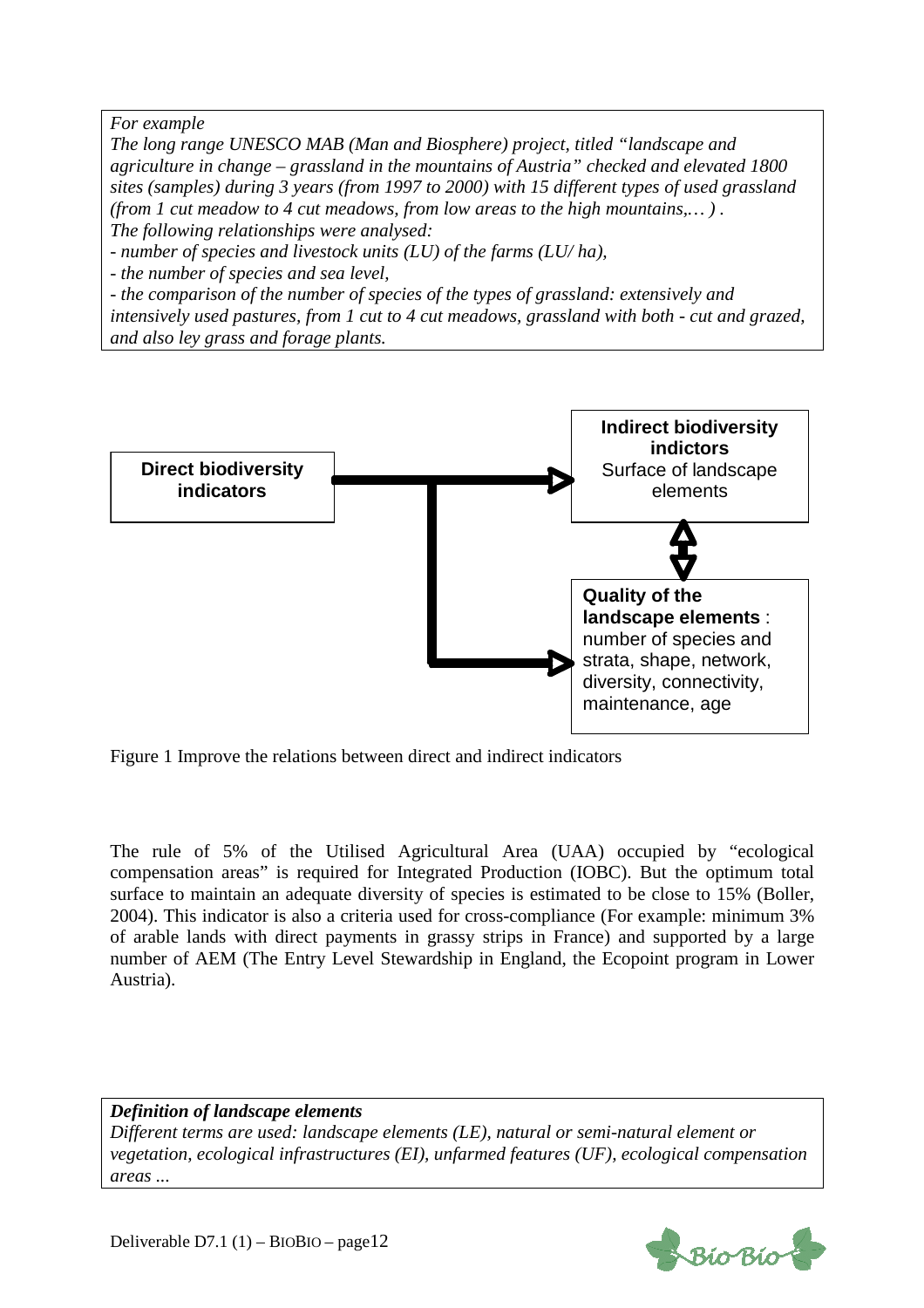*What is a landscape element? The benefits of LE are generally not only focused on biodiversity and can affect soil conservation, nutrient recycling, water regulation, landscape character and also contribute to forage, fruit, firewood and honey production and have a social role (walking, hunting,...).* 

*Concerning biodiversity, LE are habitats for wild flora and fauna and contribute to wildlife corridors.* 

*Is an oak in a dehesa or an old apple tree in a traditional orchard a natural element or a productive element? This is sometimes a tricky question.* 

*Generally LE include hedgerows, in-field trees, grassy strips, wildflower strips, ponds, extensive permanent grasslands, ecological fallows, ditches, stone walls and agroforestry systems (as dehesas and montados, traditional orchards / prés-vergers).* 

For example the BIOBIO project could **contribute to a better definition of landscape elements from the biodiversity point of view and propose if it is relevant to add some quality indicators** to the landscape elements surface as **good management practices** (minimum length and width, period of pruning, connection, diversity of species). A weighting of the surface could be introduced (as for small pounds or stone walls) to calculate a score.

The calculation methodology should be adapted to the different European regions if necessary. Is this indicator ("surface of landscape elements") relevant for all types of landscape such as open fields? Does this indicator need an adaptation to the situation (lowlands, highlands)? As it is proposed in the IP, is a minimum percentage of LE (taken in a short list) convenient for each region?

The use of the traditional varieties and landraces can be good criteria which are easy to measure. How can we build such indicators? Number of different varieties? Can we consider an indicator based on diversity (Landscape diversity, diversity of crops)?

#### **3.2.2 Easy to record, to use, not too expensive to apply**

Farm advisers / extension officers do not have much time to assess a specific farm (less than one day and not only for biodiversity). BIOBIO should investigate whether direct indicators can be easily used, or whether the solution is to use only indirect indicators. Indicators must be easy to record by a range of people (farmers to skilled advisors) – minimal range of variation – minimal margin of error.

Can we imagine different levels of advices? The "higher" level corresponding to direct indicators, assessment of specific biodiversity measures or hot spot territories. Can direct indicators be recorded throughout the year or only during a specific season? This is an important consideration for the time management of farm advisors.

#### **3.2.3 Be comprehensive and flexible**

Explain the different criteria. How to calculate the indicator? Can the scientists explain the terms:

- abundance
- rare species

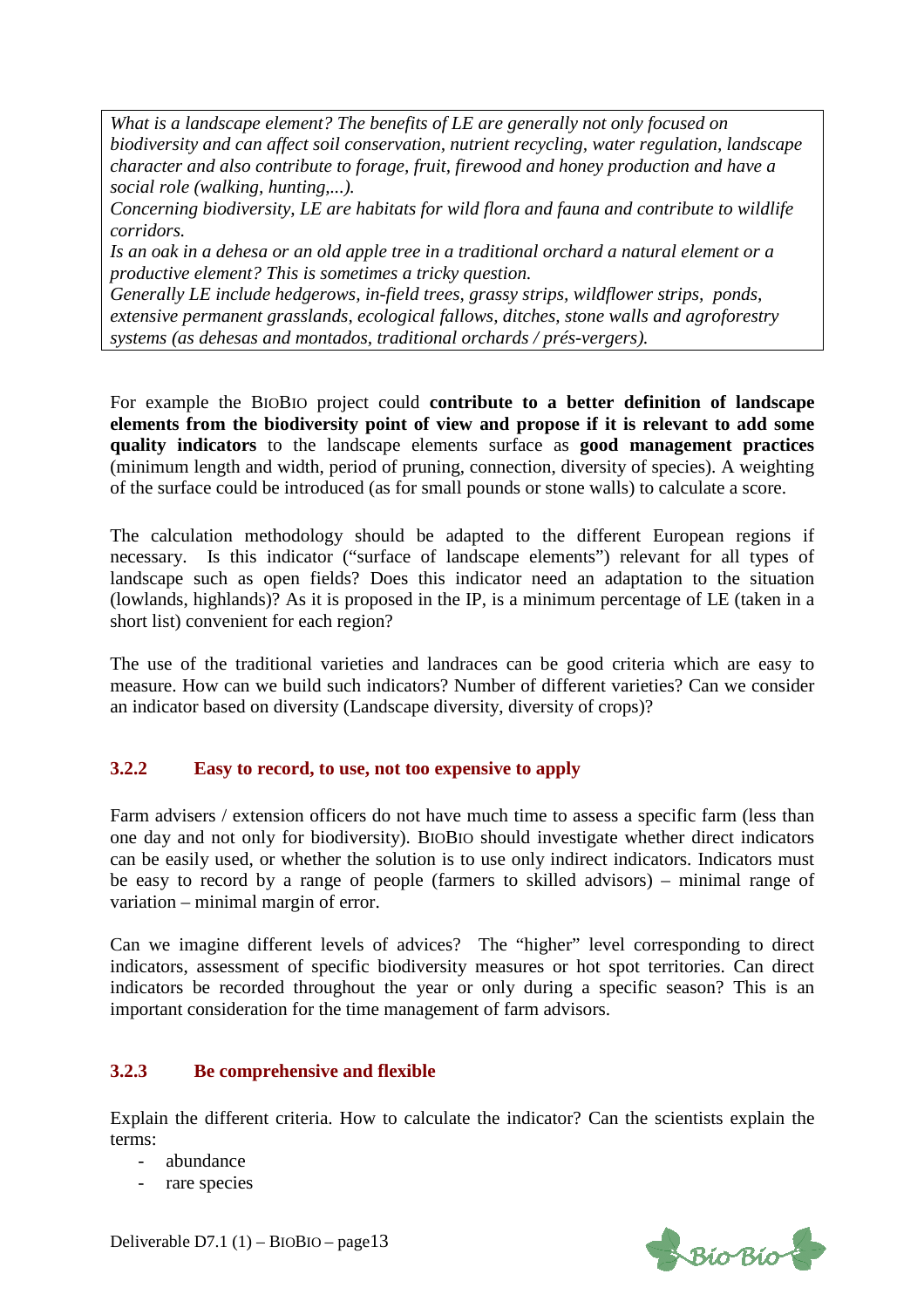- specialist species
- number of species
- indicative species
- set of common species
- trophic indicator
- $-$

The indicator should ideally allow any user to understand the way it is set up, be flexible enough to meet the changing needs at all levels.

#### **3.2.4 Integrate emblematic species**

It is important to consider and include patrimonial/emblematic species (flagship species, umbrella species): population of bustards, butterflies, rare arable plants (weeds), hamster, swallows. If not explain why.

Are they good indicators? How to produce a relevant indicator (density, trend, set of birds,…). Explain why.

It is necessary not to focus on one species. Why not on a combination of species: birds and weeds for example.

#### **3.2.5 Indicators appropriated by farmers, consumers and administration**

Farmers are key players because they decide their agricultural practices.

If possible indicators (or part of the indicators) should be:

- Observable (seen) and/or known by the farmer (some common species of birds, plants or the presence of earthworms…).
- Understandable (score/index, number of species…).

Easy to interpret by the consumers.

Can the indicators be the same for farmers and consumers? Can we imagine to assess different indicators or can the same data be used to address both, farmers and the wider public?

Easy to use by the Administration (European, National, Regional) to modulate or calculate grants or assess different policies.

#### **3.2.6 Low cost indicators**

Applicable per stakeholder (mainly farm advisers or NGO advisers) or only by specialists? The cost of indicator measurement has also to be taken into account (time, expertise). A guideline will be necessary to explain and apply the indicators.

It is clear that indirect indicators should be proposed because stakeholders mainly apply them.

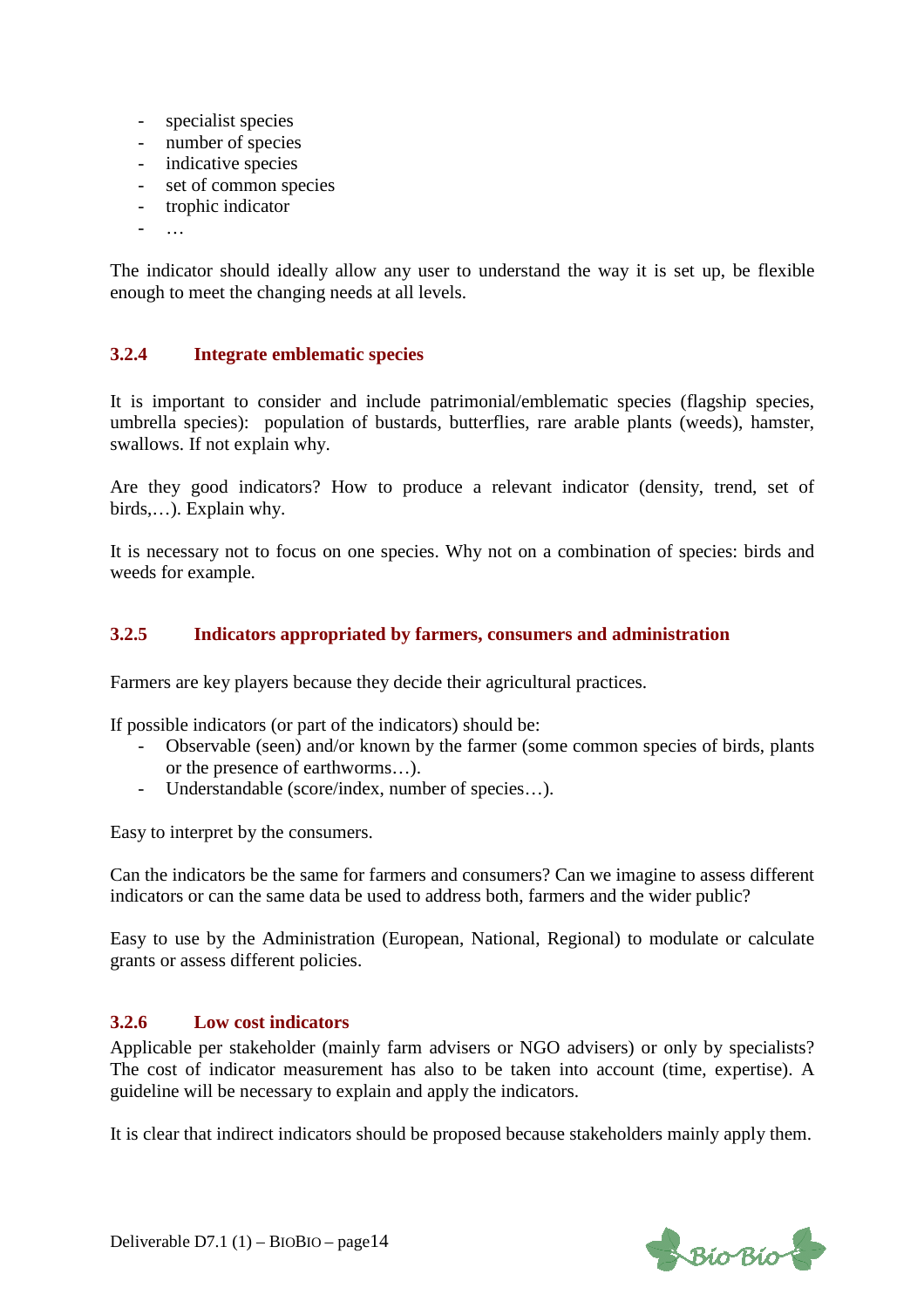#### **3.2.7 Indicators to assess the farmer progress (driving force – not status) and to be appropriated**

Farmers need to **quantify their progress** (the effort). Indicators must be sensitive to the practices implemented. The time **period of 5 years or 7 years now** (2007-2013) corresponds to the duration of a farm contract for AEM. How can we measure a progress on biodiversity in a period of 5/7 years?!

We have to be sure that what is observed is **linked to agricultural practices.** The biodiversity observed has to be linked to the farming system and not to other natural features (for example presence of Laguna, lake, pounds, forest…). Some birds, as wetland birds or migrating birds, are not always good indicators of agricultural practices.

The indicator must reflect the 'natural' biodiversity condition of a farm  $-e.g.$  'natural' wild plants – farmland birds can be supported by providing 'artificial' food sources and nesting habitats therefore bird numbers are not necessarily the best reflection of biodiversity condition even though they sit near the top of the food chain.

It is necessary to measure the impact on the intensive agriculture surrounding the extensive areas (via the decline of arthropod population for example). Is the biodiversity observed linked to the farm observed or to the dominant agriculture?

#### **3.2.8 Indicators to assess projects managed by the stakeholders (NGO, Advisers, Farmer organisations…)**

We want to compare our experience with others (measure the effectiveness of the project). Are the things we are doing correct?

#### **3.2.9 Indicators to assess the agricultural policy as support to OF or AEM and European and national action plans on biodiversity**

- Make the difference between the **application** of AEM and the **effectiveness** of the measures. Biodiversity indicators should be focused on the effectiveness of measures. Indicators should not only measure the level of implementation but also results. (note: This requirement is contradictory to 3.2.7)
- Link indicators with agro environmental measures. Could the indicators assess the main agro-environmental measures implemented in Europe? And not only the measures focused on biodiversity?
- Appropriate to the different measures of biodiversity actions plans.

For example, Eurostat have to provide agro-environmental indicators (AEI) to track the impact of agriculture on biodiversity (and the environment in general) and to assess the impact of agriculture and environmental policies. 28 AEI (IRENA) have been identified but only 2 directly concern biodiversity.

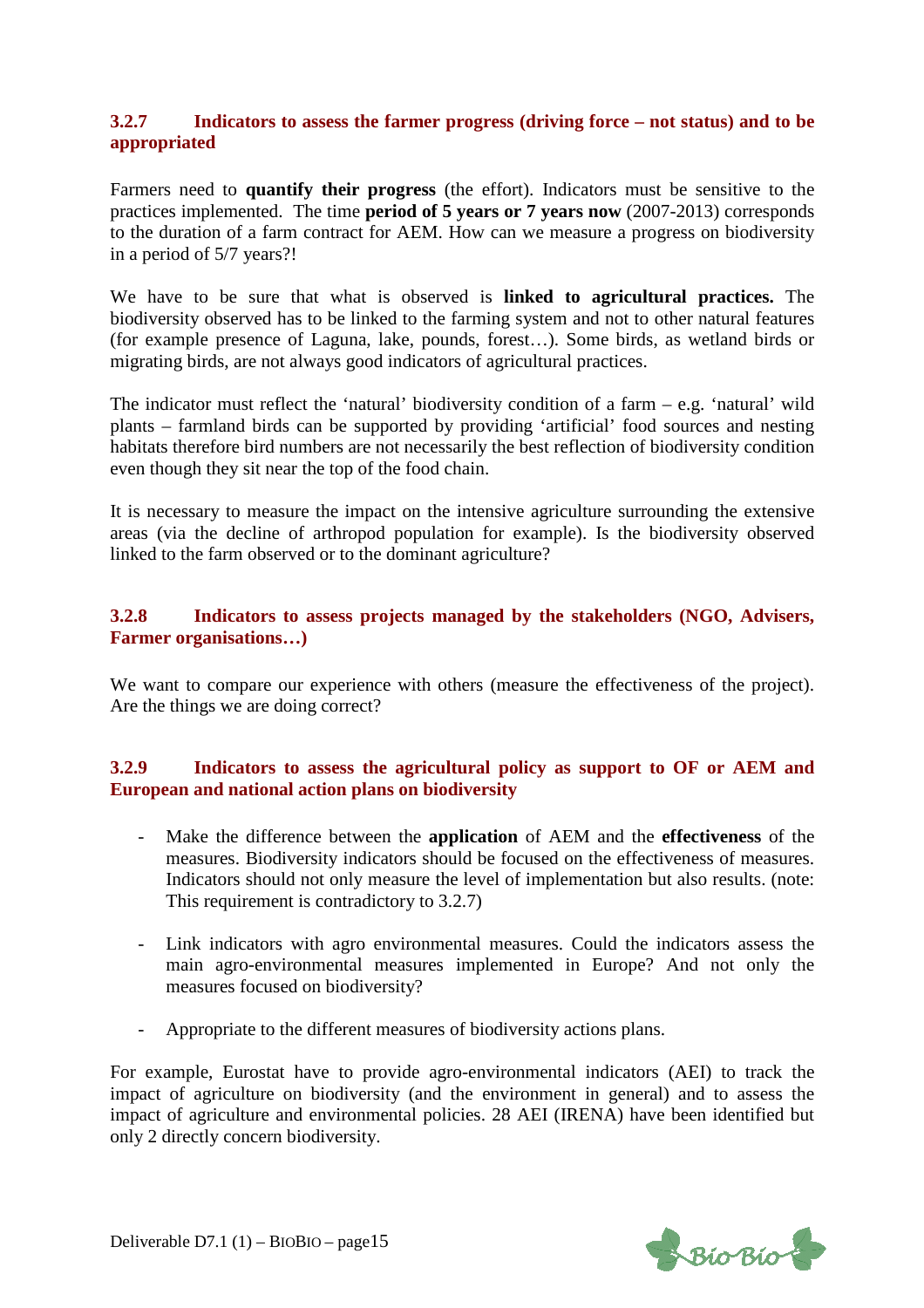#### **3.2.10 Contribute to evaluate all types of farming**

Even if the main target is OF and LIFS, it is important to see if these indicators can be used as well in "conventional" or "intensive" agriculture. High Nature farmland (IRENA indicator  $N^{\circ}23$ ) and population trends of farmland birds (IRENA indicator  $N^{\circ}25$ ).

Indicators should be able to compare:

- different organic systems.

- organic farms and traditional farms. Which practice is more environmentally friendly? The indicators must be the same between OF and LIFS.

#### **3.2.11 Develop common indicators in Europe – whilst accounting for regional specificities**

Farmland bird indicator is a good example of a common European indicator (the only one with HNV). This indicator measures a trend at country scale (NUTS1) and at a European scale with a list of species which differ from one country to another.

Eurostat wants harmonised indicators at European level (IRENA project).

Other stakeholders do not know if it is necessary to have the same set of indicators used everywhere in Europe.

But these indicators should take into account the local situation and be adapted to the environmental region.

Indicators should be recognised by member states and the European Commission.

#### **3.2.12 Available for different scales: Farm and region**

The scale will depend of the project and stakeholders.

**Plot**: mainly for research or survey (administration), reporting and evaluation of AEM **Farm**: main scale used by advisers, the scale of the farmers **Landscape/region**: for example for products coming from a specific region, some territorial project. Also used for HNV areas. Could this be the scale of the consumers?

The SAB thinks that it is important to work at different levels. Develop a set of indicators corresponding to 2 main scales: plots/farms and region.

Can we compare Low input farms and abandoned farmland? Concerning the biodiversity issue is it necessary to cultivate abandoned farmland?

#### **3.2.13 Take into account functional biodiversity**

Consider also functional biodiversity (as predators, parasitoids, pollinators, fungi …). Species which describe how the system works.

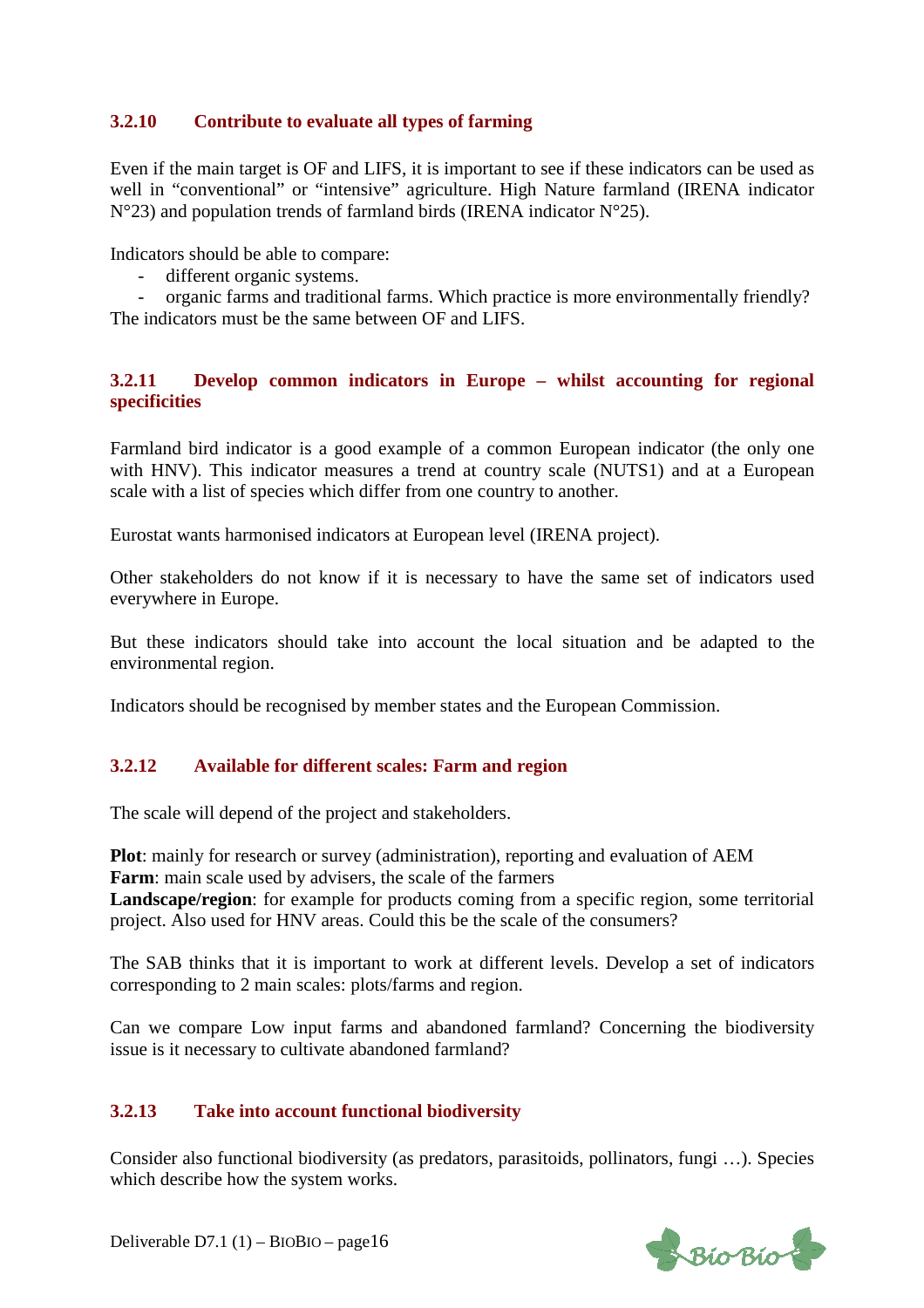#### **3.2.14 Provide also information on other environmental issues**

Indicators can also provide information on other environmental issues (carbon storage, water quality) and in general the sustainability of the farm. Preserve the natural resources.

#### **3.2.15 Take into account the environmental impact of the production of farm inputs (think about system boundaries)**

It is important to take into account the impact of the input production on biodiversity which can be located elsewhere.

For example how can we take into account the environmental impacts of soya production in America, which feed part of our animals?

#### **3.2.16 Define the level of biodiversity we want to achieve**

It is important to define which level of biodiversity we want to achieve. This point is fundamental: we have to underline that these indicators do not necessarily assess the global biodiversity. If we want to assess the whole biodiversity we would need to make a huge study of insects, weeds, birds, etc., in every case.

#### **3.2.17 Take into account the existing indicators and observatories**

Stakeholders already use biodiversity indicators. Observatories exist in some countries. BIOBIO should realize a benchmarking and a state of the art of existing biodiversity indicators and tools or survey associated. Give priority to existing indicators and improve them.

BIOBIO could deliver more information and more references (rare species, trends…).

#### **3.2.18 Describe how to use the indicators**

It is important to describe how the indicators have to be used.

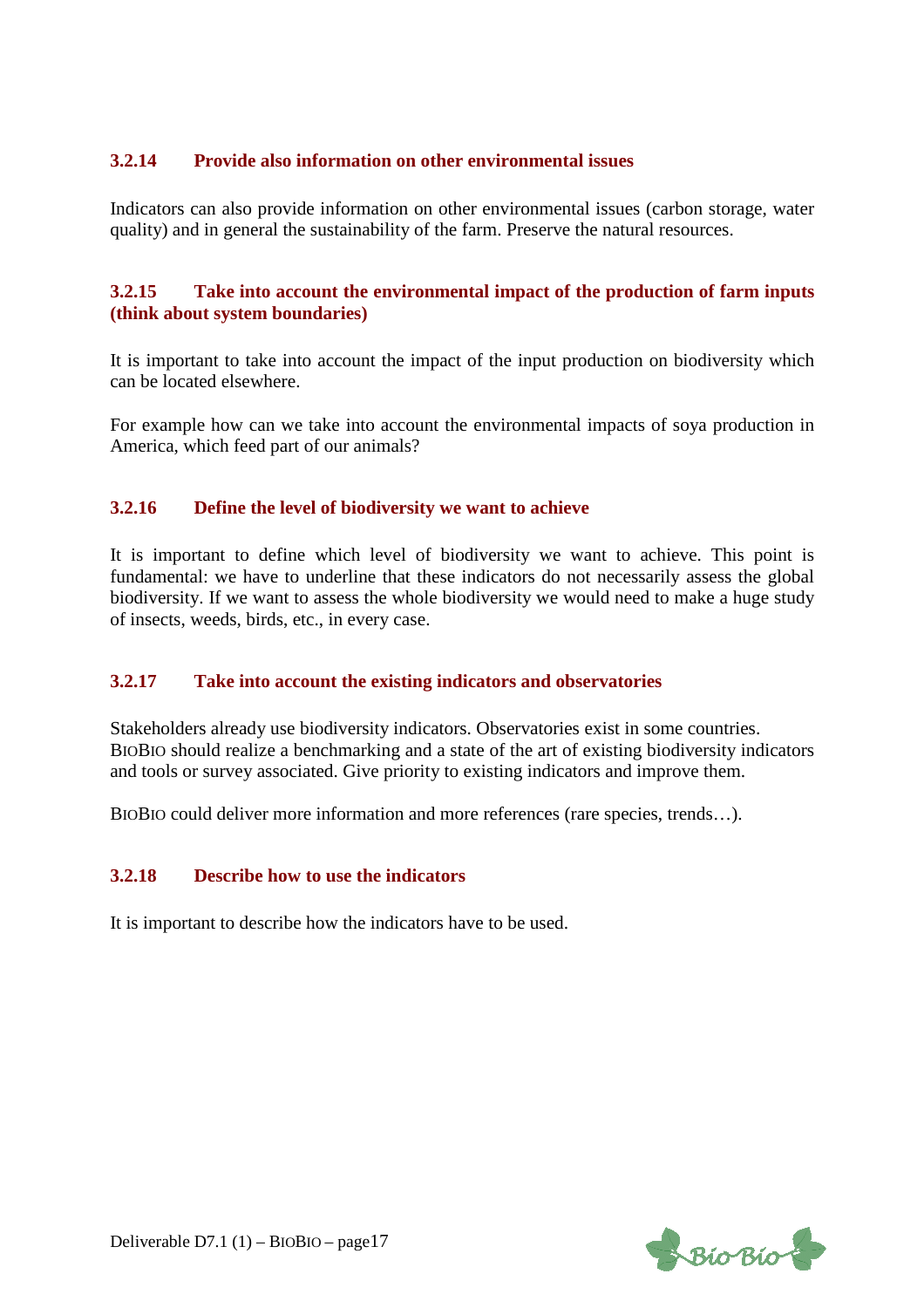|                 | <b>Requests</b>                                | <b>Remarks</b>                                                                                      |
|-----------------|------------------------------------------------|-----------------------------------------------------------------------------------------------------|
| $\mathbf{1}$    | Easy to develop : indirect                     | Improve indirect indicators; strengthen the relation between direct and                             |
|                 | indicators                                     | indirect indicators. Indicators based on diversity.                                                 |
|                 |                                                |                                                                                                     |
| $\overline{2}$  | Easy to use, not too expensive                 | Advisers do not have much time to assess one farm (less than one day).                              |
|                 | to apply                                       | Constraints concerning the season.                                                                  |
| 3               | Comprehensive and flexible                     | The methodology must be explained (abundance, rare species, specialist                              |
|                 |                                                | species, number of species, trend, indicative species, set of species,<br>trophic indicator).       |
| $\overline{4}$  | Integrate emblematic species                   | Flagship species, umbrella species. Are they good indicators? If not                                |
|                 |                                                | explain why.                                                                                        |
| 5               | Appropriated by farmers,                       | Observable and understandable. Common species which people can                                      |
|                 | consumers and administration                   | recognise. Easy interpretation.                                                                     |
| 6               | Low cost indicators                            | Applicable by advisers and not only by specialists.                                                 |
| $\overline{7}$  | Assess the farmer progress and                 | Sensitive to the practices implemented. Adapted to the duration of the                              |
|                 | be appropriated                                | contract $(AEM) - 5/7$ years-. Linked to agricultural practices. Status                             |
|                 |                                                | indicators probably not practical.                                                                  |
| 8               | Assess projects managed by the<br>stakeholders | Effectiveness of the project. Compare our experience with others.                                   |
| 9               | Assess the agricultural policy                 | Make the difference between the application and the effectiveness of the                            |
|                 | (OF and AEM but not only) and                  | measures. Not only measure the level of implementation but also results.                            |
|                 | national action plans on                       | Contribute to assess the contribution of agriculture to biodiversity action                         |
|                 | biodiversity                                   | plans.                                                                                              |
| 10              | Contribute to evaluate all types               | Be used also in "conventional" or "intensive" agriculture. Measure the                              |
|                 | of farming                                     | environmental efficiency.                                                                           |
| $\overline{11}$ | Develop common indicators in                   | Indicators should be recognised by member states and the European                                   |
| 12              | Europe<br>Available for different scales:      | Commission. Adapted to the local situation.                                                         |
|                 | Farm and region                                | Indicators must be available for the different scales (same indicators or<br>different indicators). |
| 13              | Take into account functional                   | Functional biodiversity explains how the farming system works and                                   |
|                 | biodiversity                                   | shows the contribution which stems from biodiversity.                                               |
| 14              | Provide information on other                   | Contribute to the assessment of other environmental issues (carbon                                  |
|                 | environmental issues                           | storage, water quality, preserving natural resources, farming                                       |
|                 |                                                | sustainability).                                                                                    |
| 15              | Take into account the                          | Think about system boundaries. E.g. integrate the environmental                                     |
|                 | environmental impact of the                    | impacts of soya production in America which feed part of our animal.                                |
|                 | production of farm inputs                      |                                                                                                     |
| 16              | Define the targets and the                     | What level of biodiversity do we want to achieve (high, medium?).                                   |
|                 | objective                                      | What is the target?                                                                                 |
| 17              | Take into account the existing                 | Realize a benchmarking and a state of the art of existing biodiversity                              |
|                 | indicators and observatories                   | indicators and tools or of biodiversity surveys. Give priority to existing                          |
|                 |                                                | indicators and improve them.                                                                        |
| 18              | Explain how to use the<br>indicators           | It is important to describe how the indicators have to be used.                                     |

Table 3 Request table for selection of biodiversity indicators

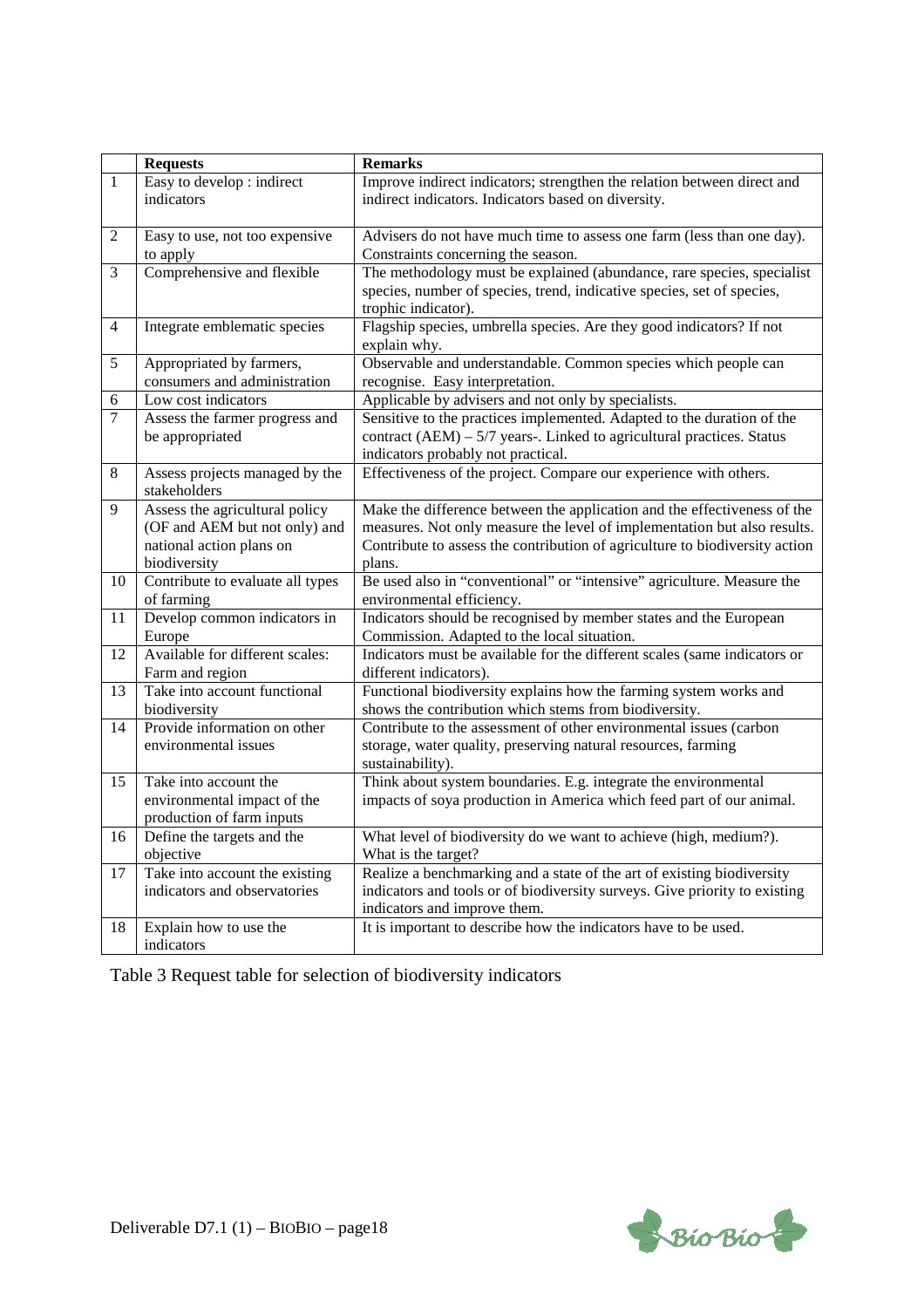## **Annex 1: Short presentation of the organisations**

## **a. NABU (GERMANY)**

Contact: RÖSLER Markus

**NABU (Na**turschutz**bu**nd Deutschland) - **Na**ture and **B**iodiversity Conservation **U**nion

**-** Work for threatened habitats, flora and fauna, climate protection and energy policies

- 450.000 members, 30.000 volunteers in practical work and 1.500 local groups (district and region)

- 75.000 young members - NAJU

### **b. Niederosterreichische Agrarbeziksbehörde (AUSTRIA)**

Contact: MAYRHOFER Peter

N A is the "administration for agriculture and rural development" of the provincial government of Lower Austria (LA). There we try to develop, implement and realize subsidies and payments for LA farmers.

Since 1990, this is since almost 20 years; we develop(ed) the Ecopoint system as a subsidy system for farmers for the upkeep of cultivated landscape and for the promotion of environmentally adequate farming methods and low intensive farming. Since Austria joins the EU, since 1995, the Ecopoint system is part of the Austrian environmental program (called ÖPUL), it is an independent program in LA – the farmers can choose to take part in the overall program ÖPUL or in the Ecopoint program. Now, in this year 2009, around 6700 farmers are part of the Ecopoint program (from around 34000 farmers in LA).

### **c. Foundation Global Nature (SPAIN)**

Contact: DE MIGUEL BEASCOECHA Eduardo

Global nature is a non-profit organisation founded in Spain in 2001. It develops pilot projects such as transhumance routes, sustainable management of dehesas in Caceres and restoration of wetlands in la Nava and Villacanas, in Palencia and Toledo.

Global Nature works mainly on habitat restoration (9,000 ha) with farmers and landowners (public and private). The strategy is to sign agreements with land owners so that they take care for the land and preserve its ecologic value.

## **d. GIREA-UCL (BELGIUM)**

Contact: WALOT Thierri



Deliverable D7.1 (1) – BIOBIO – page19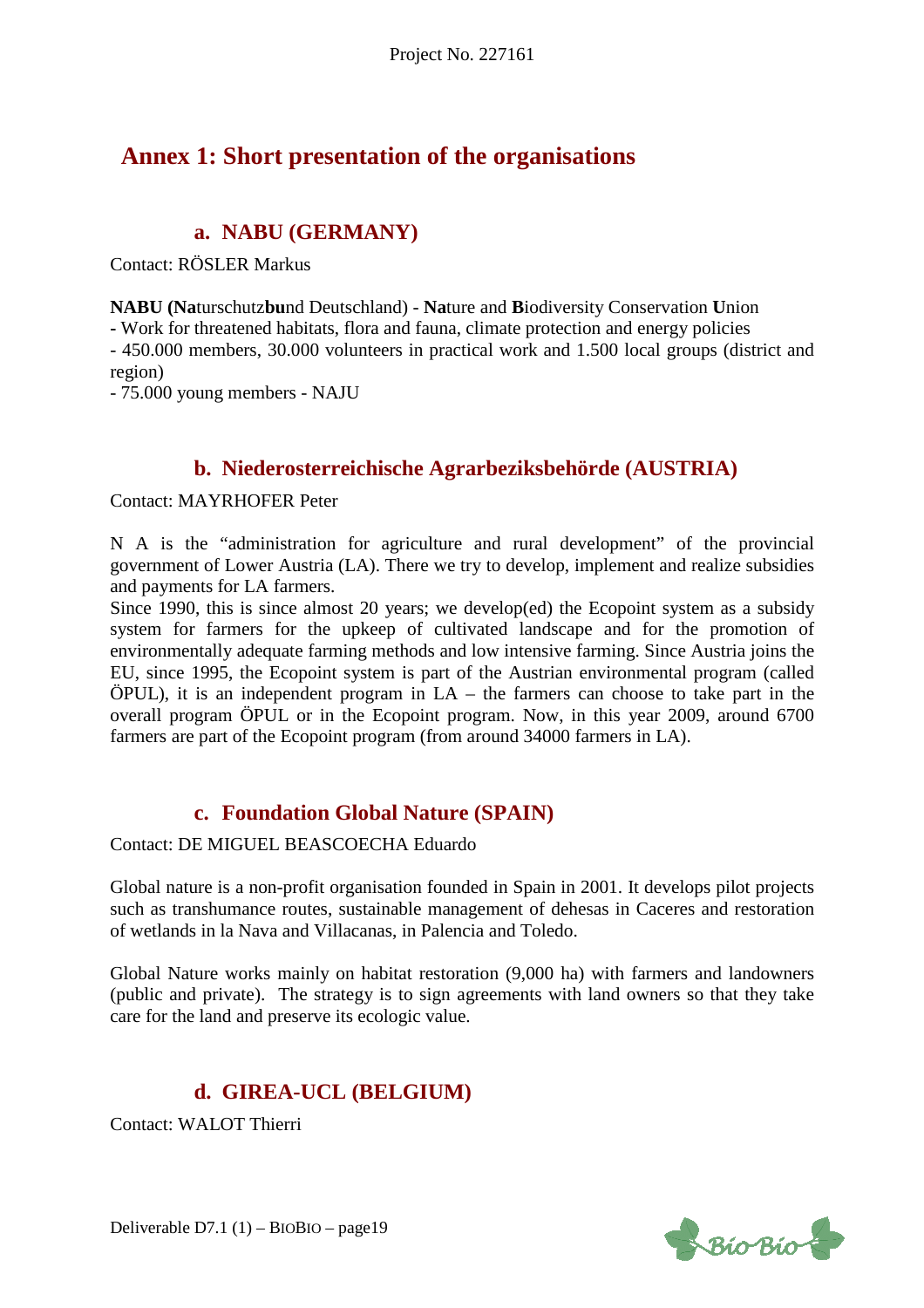GIREA (Inter-Universities Group for Research in Applied Ecology) is a study Group (NGO) that mainly help regional authorities developing and applying environmental legislation (Impact assessment, management plans for natural sites, N2000, Ecological maintenance of road verges, agro-environment, …).

In the field of agro-environment GIREA coordinate the assessment and the development of the scheme and also contribute to the coordination of the advisers who help farmers taking contracts (targeted part of the AES).

### **e. Plantlife International (ENGLAND/Europe)**

Contact: STILL Kate

Plantlife International is a charity dedicated exclusively to conserving all forms of plant life in their natural habitats, in the UK, Europe and across the world.

## **f. Parco del Ticino (ITALY)**

Contact: DE PAOLA Claudio

Goal of Parco del Ticino was to have a new approach in farming systems, maintain a good level of income, as well as diversify their production. We support 437 farms involved in sustainable agriculture (integrated agriculture, landscape management, product labelling and direct marketing). We develop the multifunctionality of the farms.

## **g. Bird Life International (Europe)**

Contact: BRUNER Ariel

BirdLife International is a global Partnership of conservation organisations that strives to conserve birds, their habitats and global biodiversity, working with people towards sustainability in the use of natural resources.

BirdLife Partners operate in over one hundred countries and territories worldwide. Learn more in BirdLife Partners. BirdLife Partners collaborate on regional work programmes in every continent. Learn more in Regional Work.

Global Partnership explains how BirdLife International is organised.

## **h. Green Balkans (BULGARIA)**

Contact: NIKOLOV Hristo and MARIN Simeon

Green Balkans is a leading organization in the field of conservation of rare species and habitats in Bulgaria. The Organization was established in 1988 being Bulgaria's oldest nature conservation NGO. For its almost 20 years' existence, Green Balkans has won recognition

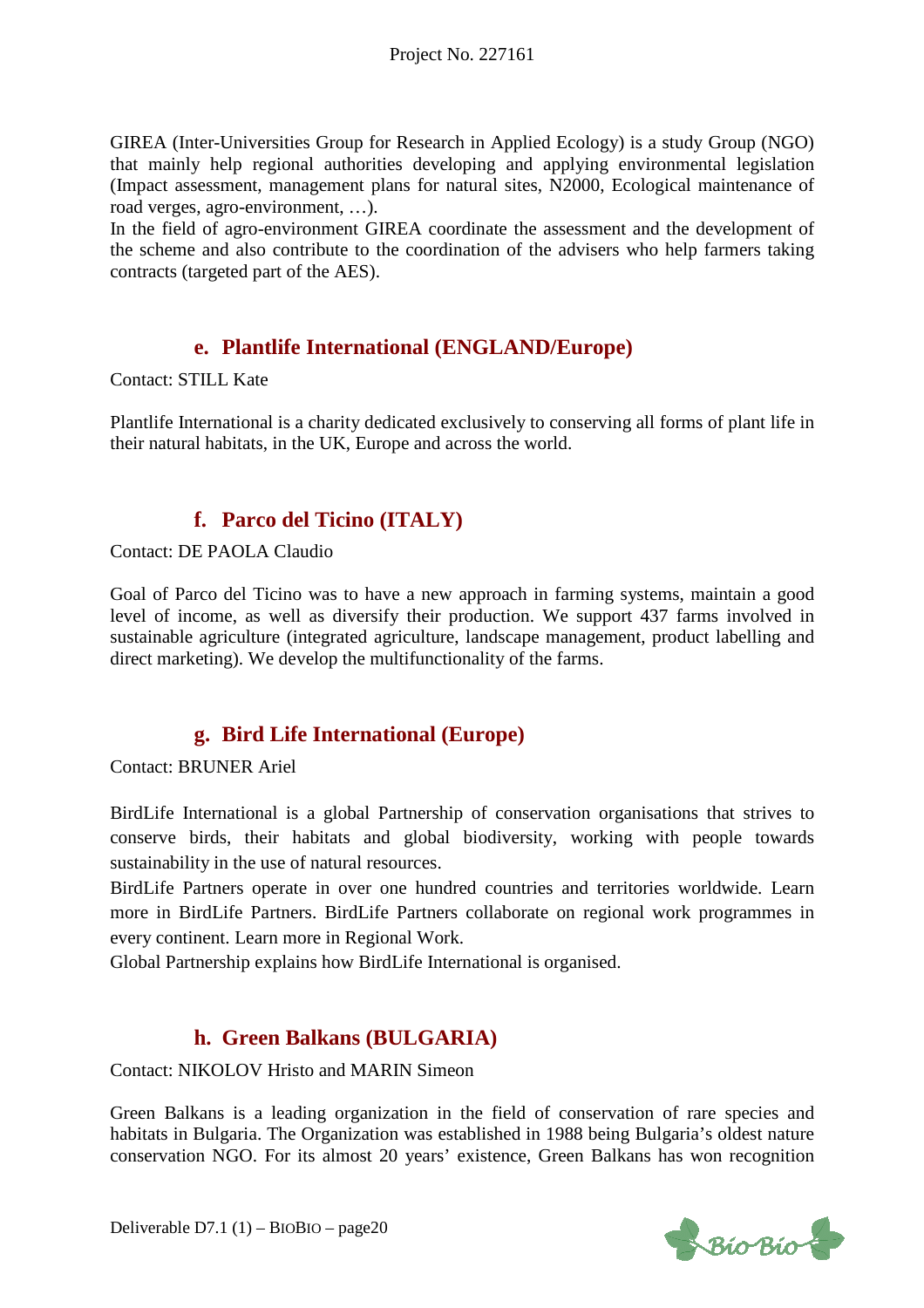from international and national institutions, authorities, and donors as a welcome partner and a highly reputable and competent organization. This is proven by the public confidence in the Organization and its almost 4,500 Bulgarian and foreign members. Thanks to Green Balkans' hundreds of volunteers and experts, as well as the international and national support, the Society achieved significant results in the preservation of Bulgaria's unique natural heritage. More than 110 projects have been implemented, as their investment in nature conservation exceeds \$ 3,5 million.

Green Balkans operates in accordance with the Non-Profit Legal Entities Act. Green Balkans is a NON-profit, NON-governmental, and NON-political organization. For that reason, and based on the principles set out in the Organization's Statutes, Green Balkans does not deal with political issues, neither does it participate in the political forces' campaigns.

For its almost 20 years' history, Green Balkans has proven to be a genuine and impartial defender of Bulgaria's nature, regardless of the political parties in power and the policy they proclaim, and despite the risks of collisions with the political forces or the managing institutions.

## **i. DEFRA (United Kingdom)**

Contact: BAYLIS Mark

Defra (the Department for Environment, Food and Rural Affairs) is a Government Department in the UK. The overarching challenge for Defra is to secure a healthy environment in which we and future generations can prosper.

As we build a low carbon, resource efficient economy, Defra helps people to adapt to changes, deals with environmental risks and makes the most of the opportunity we now have to secure a sustainable society and a healthy environment. This will help see us through the difficult economic times, volatile food and energy prices and a changing climate which all make us more aware that we can't take our environment for granted.

Defra's strategy has been formalised in the Comprehensive Spending Review. The creation of the Department for Energy and Climate Change in October 2008 gave rise to our revised set of Public Service Agreements and Departmental Strategic.

Policy is developed by the core Department and delivered through Defra's delivery network partners, both working together. Defra delivers its services working in partnership with our delivery network.

## **j. Consumer Forum (Switzerland)**

Contact: OPPLIGER Barbara

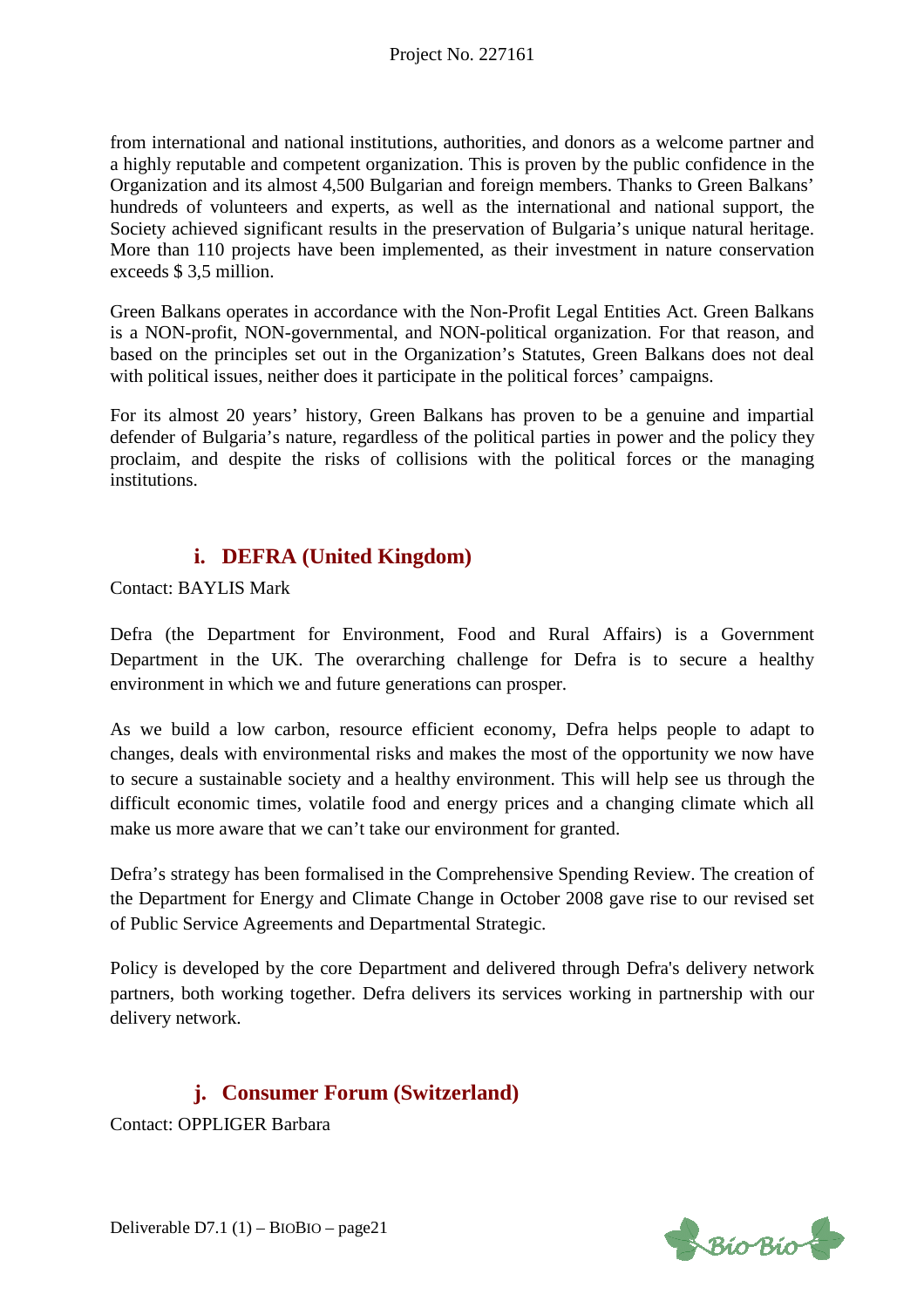We belong to the regional group of the Swiss consumers association from 1992-1996 and in that capacity also member of the Swiss board of the consumers association. Since the year 2001 we participate to the advisory expert committee of the research agronomic station, and member of the the FECB (federal expert commission on Biosafety), a permanent federal advisory committee, that advises the Federal Council and the federal agencies on the drafting of laws, ordinances, guidelines and recommendations.

It advises the federal and cantonal authorities on the enforcement of these regulations.

It issues statements on license applications and publishes recommendations on safety measures for studies using genetically modified or pathogenic organisms.

## **k. Lithuanian Institute of Agrarian Economics (LITHUANIA)**

Contact: ZEMECHIS Romualdas

The Lithuanian Institute of Agrarian Economics was founded in 1990 after reorganisation of the former Lithuanian Research Institute of Agricultural Economics, establishment of which comes back to 1959. The founder of the Institute is the Ministry of Agriculture. 40 researchers are engaged in scientific work including 19 doctors. High importance is determined to analysis and prognosis of micro and macro processes in the field of scientific research and information management. The Institute is also working on important issues of agricultural and rural development. During last years the researchers pay special attention to agricultural policy survey, taking into consideration Lithuania's integration into the EU.

### **l. Institut National des Appelations d'Origine contrôlée – INAO (France) /Origin (Europe)**

Contact: FABIAN Thierry

The French National Institute for Origin and quality products (INAO) is responsible for the management of quality and origin signs (*AOC/PDO; PGI; Organic Farming; TSG; Label Rouge*). INAO is a public sector organisation operating under the aegis of the Ministry of Agriculture

### **m. Copa-Cogeca (Europe)**

Contact: CORRAL Eva

COPA (Committee of Professional Agricultural Organisations) is made up of 60 farmer organisations from the countries of the European Union and 36 partner organisations from other European countries such as Iceland, Norway, Switzerland and Turkey.

This broad membership allows COPA to represent both the general and specific interests of farmers in the European Union. Since its inception, COPA has been recognised by the